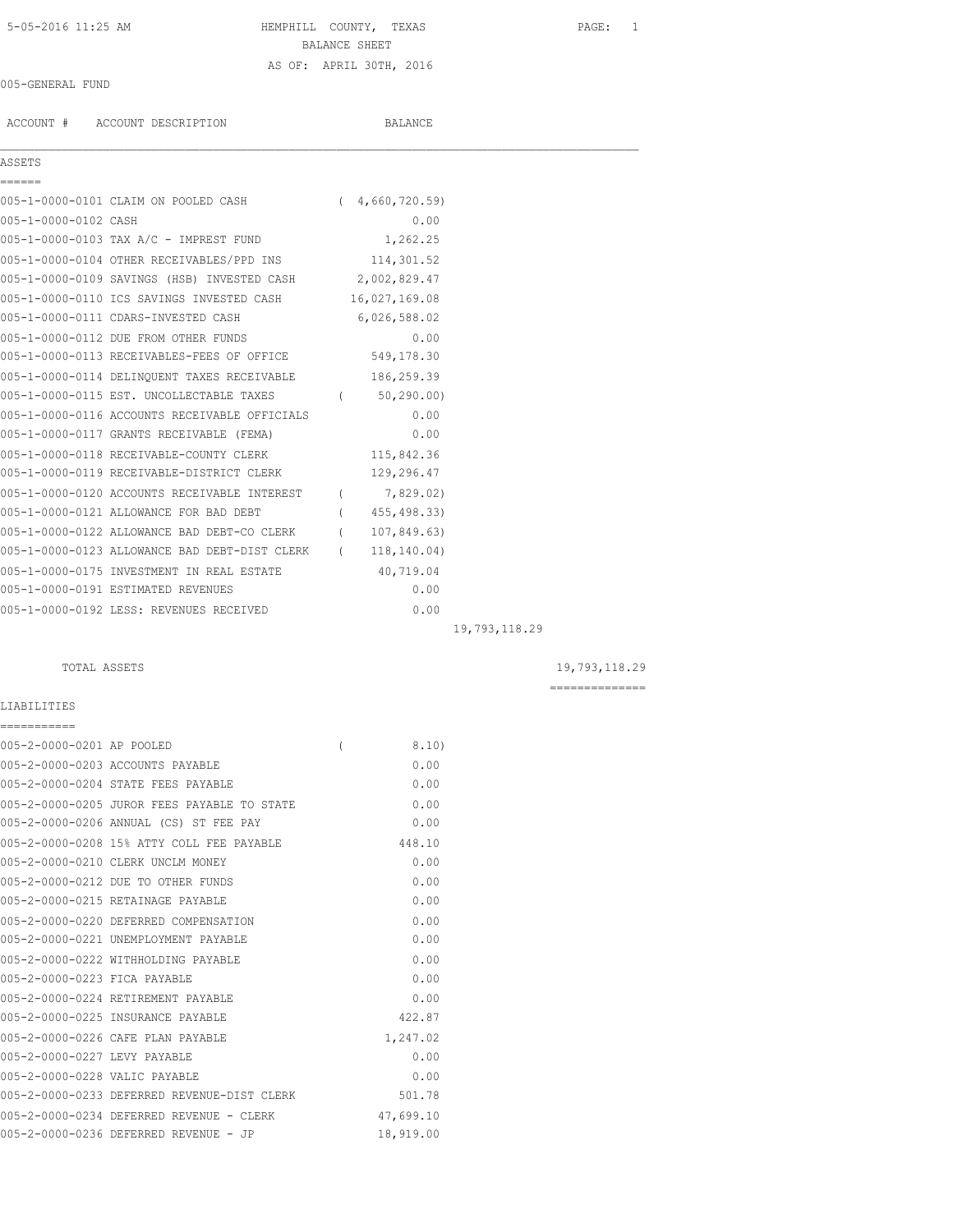5-05-2016 11:25 AM HEMPHILL COUNTY, TEXAS PAGE: 2

BALANCE SHEET

### AS OF: APRIL 30TH, 2016

## 005-GENERAL FUND

ACCOUNT # ACCOUNT DESCRIPTION BALANCE

|                                | 005-2-0000-0238 DEFERRED TAX REVENUE            | 122,249.00 |  |
|--------------------------------|-------------------------------------------------|------------|--|
|                                | 005-2-0000-0261 SALES TAX REPORT                | 0.00       |  |
| 005-2-0000-0281 APPROPRIATIONS |                                                 | 0.00       |  |
|                                | 005-2-0000-0282 LESS: EXPENDITURES              | 0.00       |  |
|                                | 005-2-0000-0283 LESS: ENCUMBRANCES              | 0.00       |  |
|                                | 005-2-0000-0290 PRIOR YR A/PAYABLE              | 0.00       |  |
|                                | 005-2-0000-0301 1-CCC COURT COSTS COLLECTED     | 0.01       |  |
|                                | 005-2-0000-0306 6-BAIL BOND FEE                 | 13.50      |  |
|                                | 005-2-0000-0307 7-DNA CONVICTIONS               | 0.00       |  |
|                                | 005-2-0000-0308 8-DNA CS COMM. SUPERVISION      | 0.00       |  |
|                                | 005-2-0000-0309 9-DNA JV TESTING FEE JV         | 0.00       |  |
|                                | 005-2-0000-0310 10-EMS TRAMA FUND               | 0.00       |  |
|                                | 005-2-0000-0311 11-JPD-JUV PRO DIVERSION FEE    | 0.00       |  |
|                                | 005-2-0000-0312 12-JRF-JURY REIMBURSEMENT FEE ( | 0.01)      |  |
|                                | 005-2-0000-0313 13-IDF INDIGENT DEFENSE FEE     | 0.00       |  |
|                                | 005-2-0000-0314 14-MVF MOVING VIOLATION FEE     | 0.00       |  |
|                                | 005-2-0000-0315 15-STF STATE TRAFFIC FINE       | 0.00       |  |
|                                | 005-2-0000-0316 16-POF PEACE OFFICER FEES       | 0.00       |  |
|                                | 005-2-0000-0317 17-FTA FAILURE TO APPEAR        | 0.00       |  |
|                                | 005-2-0000-0318 18-JUD FUND CONSTITUTIONAL      | 0.00       |  |
|                                | 005-2-0000-0320 MCW-MOTOR CARRIER WT            | 0.00       |  |
|                                | 005-2-0000-0321 TP-TIME PAYMENT FEE             | 0.00       |  |
|                                | 005-2-0000-0322 DRF-DRIVING RECORDS FEE         | 0.00       |  |
|                                | 005-2-0000-0323 JS-JUDICIAL SUPPORT FEE         | 0.00       |  |
|                                | 005-2-0000-0324 TPDF-TRUANCY PREV DIV FUND      | 0.00       |  |
|                                | 005-2-0000-0325 SPECIALTY COURT                 | 0.00       |  |
|                                | 005-2-0000-0326 7TH COURT OF APPEALS            | 0.00       |  |
| 005-2-0000-0327 OMNIBASE       |                                                 | 0.00       |  |
| 005-2-0000-0328 PARKS&WILDLIFE |                                                 | 0.00       |  |
|                                | 005-2-0000-0329 CHILD SAFETY SEAT               | 56.45      |  |
| 005-2-0000-0330 CISD           |                                                 | 25.00      |  |
| 005-2-0000-0331 TRAILEE/CASA   |                                                 | 0.00       |  |
|                                | 005-2-0000-0400 BIRTH-REMOTE ACCESS             | 0.00       |  |
|                                | 005-2-0000-0410 1-BIRTH CERTIFICATE FEE         | 0.00       |  |
|                                | 005-2-0000-0420 2-MLF MARRIAGE LICENSE FEE      | 0.00       |  |
|                                | 005-2-0000-0430 3-DIM DEC OF INFORMAL MARRIAGE  | 0.00       |  |
|                                | 005-2-0000-0440 4-NDF NONDISCLOSURE FEES        | 0.00       |  |
|                                | 005-2-0000-0450 5-TCV-JUROR DONATIONS           | 0.00       |  |
|                                | 005-2-0000-0460 6-JUSTICE CTS-INDIGENT LEGAL    | 0.00       |  |
|                                | 005-2-0000-0470 7A-STATUTORY PROBATE            | 0.00       |  |
|                                | 005-2-0000-0471 7B-JUDICIAL FUND FILING FEE     | 0.00       |  |
|                                | 005-2-0000-0480 8A-STATUTORY CO COURT           | 0.00       |  |
|                                | 005-2-0000-0481 8B-JUDICIAL FUND                | 0.00       |  |
|                                | 005-2-0000-0490 9A-CONSTITUTIONAL CO COURT      | 0.00       |  |
|                                | 005-2-0000-0491 9B-JUDICIAL FUND FILING FEE     | 0.00       |  |
| 005-2-0000-0492 10A-DIVORCE    |                                                 | 0.50       |  |
|                                | 005-2-0000-0493 10B-OTHER THAN DIVORCE          | 0.00       |  |
|                                | 005-2-0000-0494 10C-INDIGENT LEGAL SERVICES     | 0.00       |  |
|                                | 005-2-0000-0495 11-JUDICIAL SUPPORT FEE         | 0.00       |  |
|                                |                                                 |            |  |
|                                | 005-2-0000-0496 SFP-ELECTRONIC FILING SYSTEM    | 0.00       |  |
|                                | 005-2-0000-0497 TEXAS HOME VISITING PROGRAM     | 10.00      |  |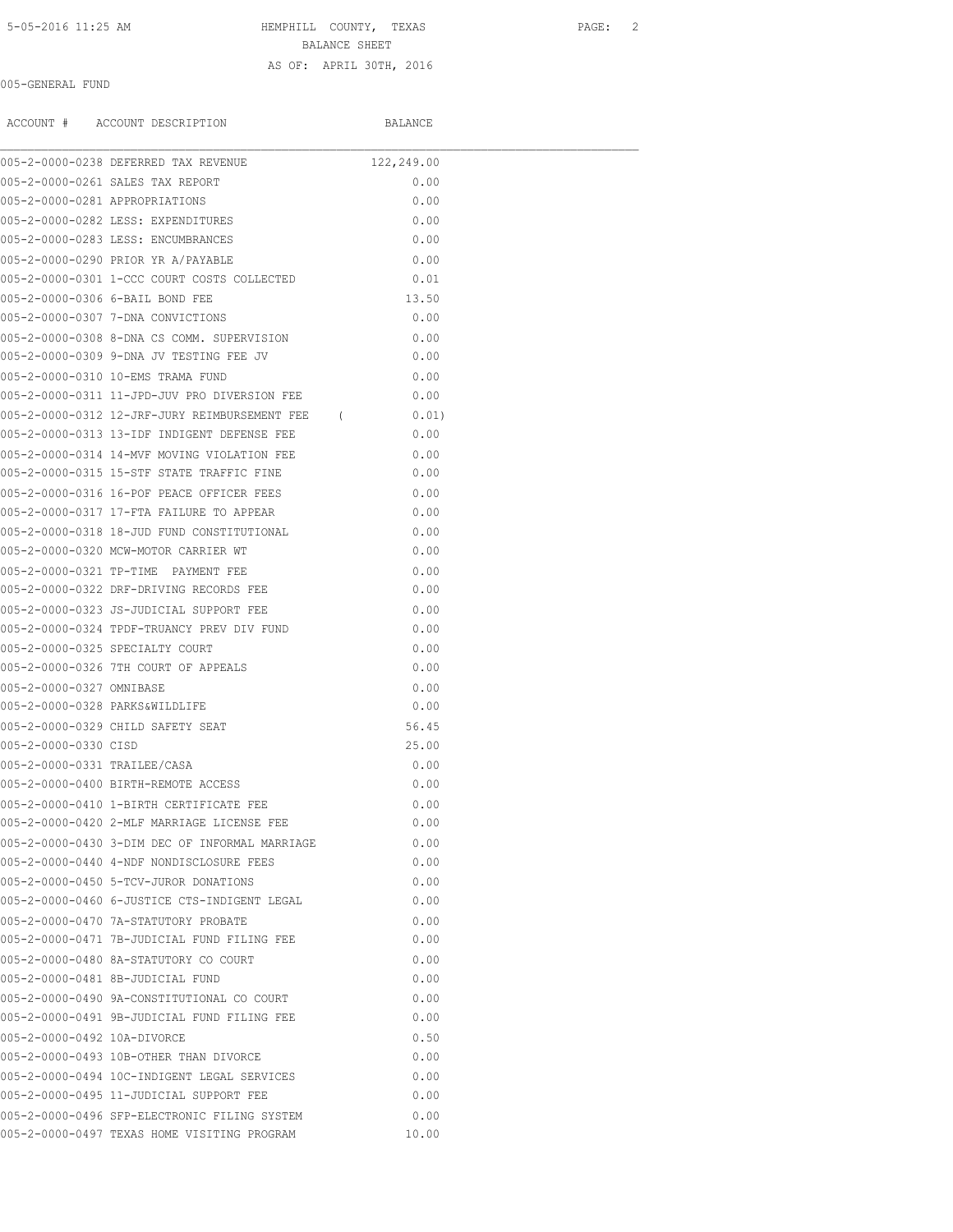HEMPHILL COUNTY, TEXAS PAGE: 3 BALANCE SHEET AS OF: APRIL 30TH, 2016

005-GENERAL FUND

| ACCOUNT # ACCOUNT DESCRIPTION                     | BALANCE       |               |                 |
|---------------------------------------------------|---------------|---------------|-----------------|
| 005-2-1510-0221 UNEMPLOYMENT PAYABLE              | 0.00          |               |                 |
| 005-2-1520-0221 UNEMPLOYMENT PAYABLE              | 0.00          |               |                 |
| 005-2-1530-0221 UNEMPLOYMENT PAYABLE              | 0.00          |               |                 |
| 005-2-1540-0221 UNEMPLOYMENT PAYABLE              | 0.00          |               |                 |
| 005-2-2410-0221 UNEMPLOYMENT PAYABLE              | 0.00          |               |                 |
| 005-2-2500-0221 UNEMPLOYMENT PAYABLE              | 0.00          |               |                 |
| 005-2-2550-0221 UNEMPLOYMENT PAYABLE              | 0.00          |               |                 |
| 005-2-2560-0221 UNEMPLOYMENT PAYABLE              | 0.00          |               |                 |
| 005-2-3500-0221 UNEMPLOYMENT PAYABLE              | 0.00          |               |                 |
| 005-2-3600-0221 UNEMPLOYMENT PAYABLE              | 0.00          |               |                 |
| 005-2-7001-0221 UNEMPLOYMENT PAYABLE              | 0.00          |               |                 |
| TOTAL LIABILITIES                                 |               | 191,584.22    |                 |
| EOUITY                                            |               |               |                 |
| ======                                            |               |               |                 |
| 005-3-0000-0301 CURRENT FUND BALANCE              | 15,822,195.81 |               |                 |
| 005-3-0000-0302 BUDGETED FUND BALANCE             | 0.00          |               |                 |
| TOTAL BEGINNING EQUITY                            | 15,822,195.81 |               |                 |
| TOTAL REVENUE                                     | 7,775,901.55  |               |                 |
| TOTAL EXPENSES                                    | 3,996,563.29  |               |                 |
| TOTAL REVENUE OVER/(UNDER) EXPENSES 3,779,338.26  |               |               |                 |
| TOTAL EQUITY & REV. OVER/(UNDER) EXP.             |               | 19,601,534.07 |                 |
| TOTAL LIABILITIES, EQUITY & REV.OVER/(UNDER) EXP. |               |               | 19,793,118.29   |
|                                                   |               |               | --------------- |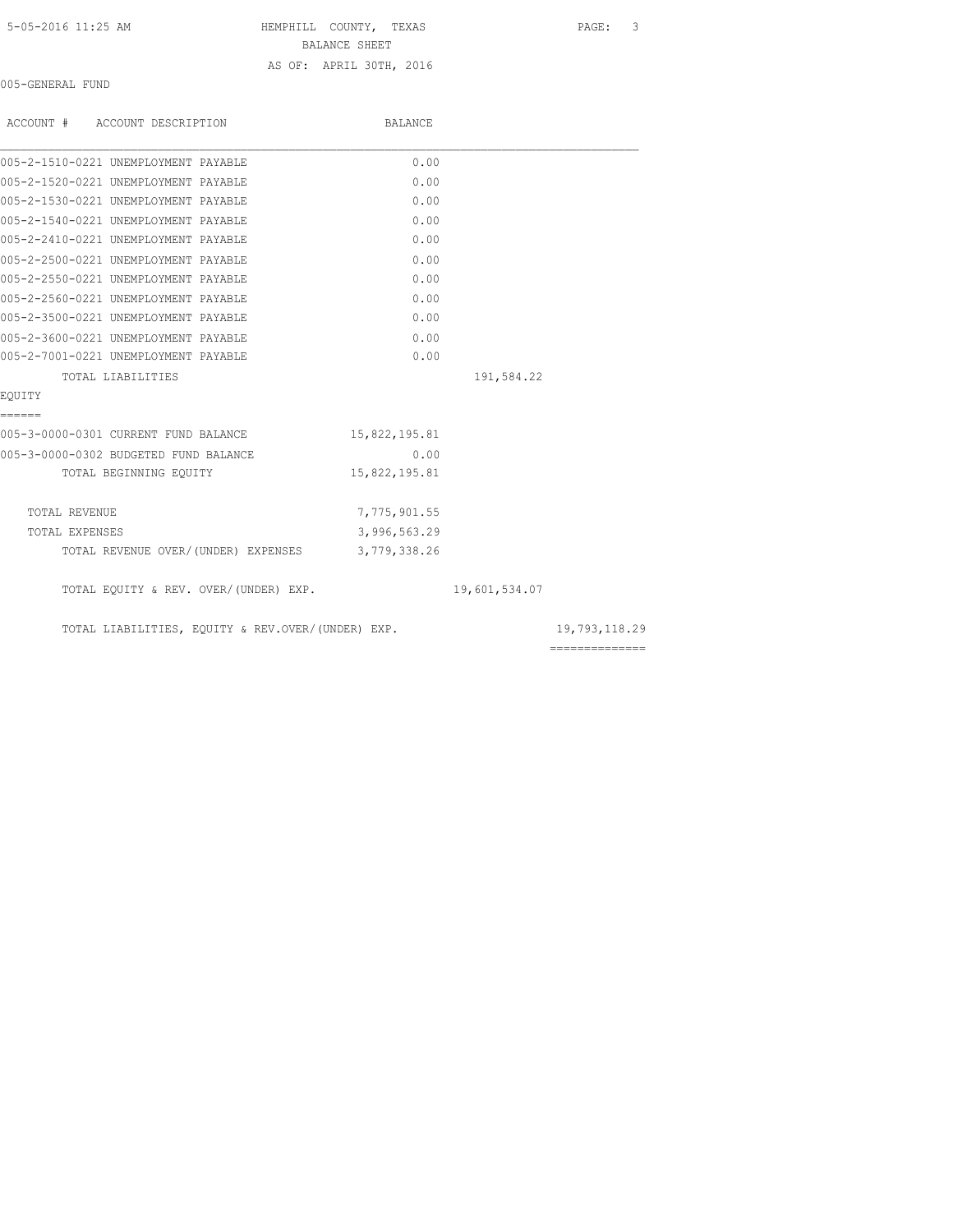| 5-05-2016 11:25 AM                                | HEMPHILL COUNTY, TEXAS  | PAGE: 1         |
|---------------------------------------------------|-------------------------|-----------------|
|                                                   | BALANCE SHEET           |                 |
| 008-LAW LIBRARY                                   | AS OF: APRIL 30TH, 2016 |                 |
|                                                   |                         |                 |
| ACCOUNT # ACCOUNT DESCRIPTION                     | BALANCE                 |                 |
| ASSETS                                            |                         |                 |
| ======                                            |                         |                 |
| 008-1-0000-0101 CLAIM ON POOLED CASH              | 3,925.26                |                 |
| 008-1-0000-0102 CASH - LAW LIBRARY                | 0.00                    |                 |
| 008-1-0000-0191 ESTIMATED REVENUES                | 0.00                    |                 |
| 008-1-0000-0192 LESS: REVENUES RECEIVED           | 0.00                    |                 |
|                                                   |                         | 3,925.26        |
| TOTAL ASSETS                                      |                         | 3,925.26        |
|                                                   |                         | ==============  |
| LIABILITIES                                       |                         |                 |
| ------------                                      |                         |                 |
| 008-2-0000-0201 AP POOLED                         | 0.00                    |                 |
| 008-2-0000-0203 ACOUNTS PAYABLE                   | 0.00                    |                 |
| 008-2-0000-0222 PAYROLL W/H PAYABLE               | 0.00                    |                 |
| 008-2-0000-0223 PAYROLL FICA PAYABLE              | 0.00                    |                 |
| 008-2-0000-0224 PAYROLL RETIREMENT PAYABLE        | 0.00                    |                 |
| 008-2-0000-0225 PAYROLL INSURANCE PAYABLE         | 0.00                    |                 |
| 008-2-0000-0281 APPROPRIATIONS                    | 0.00                    |                 |
| 008-2-0000-0282 LESS: EXPENDITURES                | 0.00                    |                 |
| 008-2-0000-0283 LESS: ENCUMBRANCES                | 0.00                    |                 |
| 008-2-0000-0290 PRIOR YEAR PAYABLES               | 0.00                    |                 |
| TOTAL LIABILITIES                                 |                         | 0.00            |
| EQUITY                                            |                         |                 |
| ======                                            |                         |                 |
| 008-3-0000-0301 CURRENT FUND BALANCE              | 4,499.26                |                 |
| 008-3-0000-0302 BUDGETED FUND BALANCE             | 0.00                    |                 |
| TOTAL BEGINNING EQUITY                            | 4,499.26                |                 |
| TOTAL REVENUE                                     | 1,190.00                |                 |
| TOTAL EXPENSES                                    | 1,764.00                |                 |
| TOTAL REVENUE OVER/(UNDER) EXPENSES (6574.00)     |                         |                 |
| TOTAL EQUITY & REV. OVER/(UNDER) EXP.             |                         | 3,925.26        |
| TOTAL LIABILITIES, EQUITY & REV.OVER/(UNDER) EXP. |                         | 3,925.26        |
|                                                   |                         | --------------- |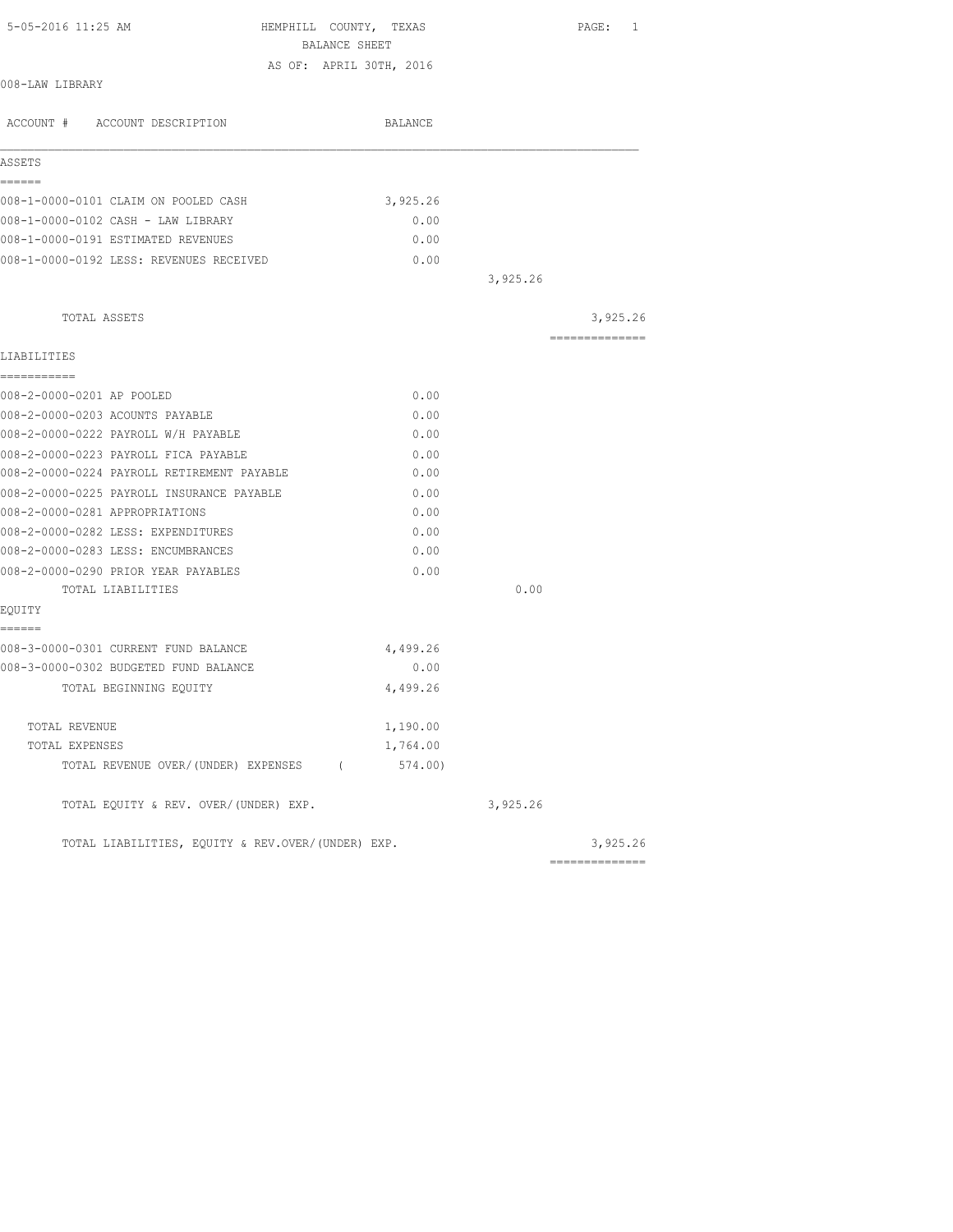| 5-05-2016 11:25 AM<br>HEMPHILL COUNTY, TEXAS<br>BALANCE SHEET |            |                | PAGE: 1        |
|---------------------------------------------------------------|------------|----------------|----------------|
| AS OF: APRIL 30TH, 2016                                       |            |                |                |
| 009-SECURITY FEE                                              |            |                |                |
| ACCOUNT # ACCOUNT DESCRIPTION                                 | BALANCE    |                |                |
| ASSETS                                                        |            |                |                |
| ======                                                        |            |                |                |
| 009-1-0000-0101 CLAIM ON POOLED CASH                          | 61,388.40  |                |                |
| 009-1-0000-0102 CASH - COUNTY - SECURITY FEE                  | 0.00       |                |                |
| 009-1-0000-0191 ESTIMATED REVENUES                            | 0.00       |                |                |
| 009-1-0000-0192 LESS: REVENUES RECEIVED                       | 0.00       |                |                |
|                                                               |            | 61,388.40      |                |
| TOTAL ASSETS                                                  |            |                | 61,388.40      |
| LIABILITIES                                                   |            |                | -------------- |
| ===========                                                   |            |                |                |
| 009-2-0000-0201 AP POOLED                                     | 0.00       |                |                |
| 009-2-0000-0203 ACOUNTS PAYABLE                               | 0.00       |                |                |
| 009-2-0000-0222 PAYROLL W/H PAYABLE                           | 0.00       |                |                |
| 009-2-0000-0223 PAYROLL FICA PAYABLE                          | 0.00       |                |                |
| 009-2-0000-0224 PAYROLL RETIREMENT PAYABLE                    | 0.00       |                |                |
| 009-2-0000-0225 PAYROLL INSURANCE PAYABLE                     | 0.00       |                |                |
| 009-2-0000-0281 APPROPRIATIONS                                | 0.00       |                |                |
| 009-2-0000-0282 LESS: EXPENDITURES                            | 0.00       |                |                |
| 009-2-0000-0283 LESS: ENCUMBRANCES                            | 0.00       |                |                |
| 009-2-0000-0290 PRIOR YR A/PAYABLE                            | 0.00       |                |                |
| TOTAL LIABILITIES                                             |            | 0.00           |                |
| EQUITY<br>======                                              |            |                |                |
| 009-3-0000-0301 CURRENT FUND BALANCE                          | 65, 131.85 |                |                |
| 009-3-0000-0302 BUDGETED FUND BALANCE                         | 0.00       |                |                |
| TOTAL BEGINNING EQUITY                                        | 65, 131.85 |                |                |
| TOTAL REVENUE                                                 | 2,716.50   |                |                |
| TOTAL EXPENSES                                                | 6,459.95   |                |                |
| TOTAL REVENUE OVER/(UNDER) EXPENSES (                         | 3,743.45)  |                |                |
| TOTAL EQUITY & REV. OVER/(UNDER) EXP.                         |            | 61,388.40      |                |
| TOTAL LIABILITIES, EOUITY & REV.OVER/(UNDER) EXP.             |            | ============== | 61,388.40      |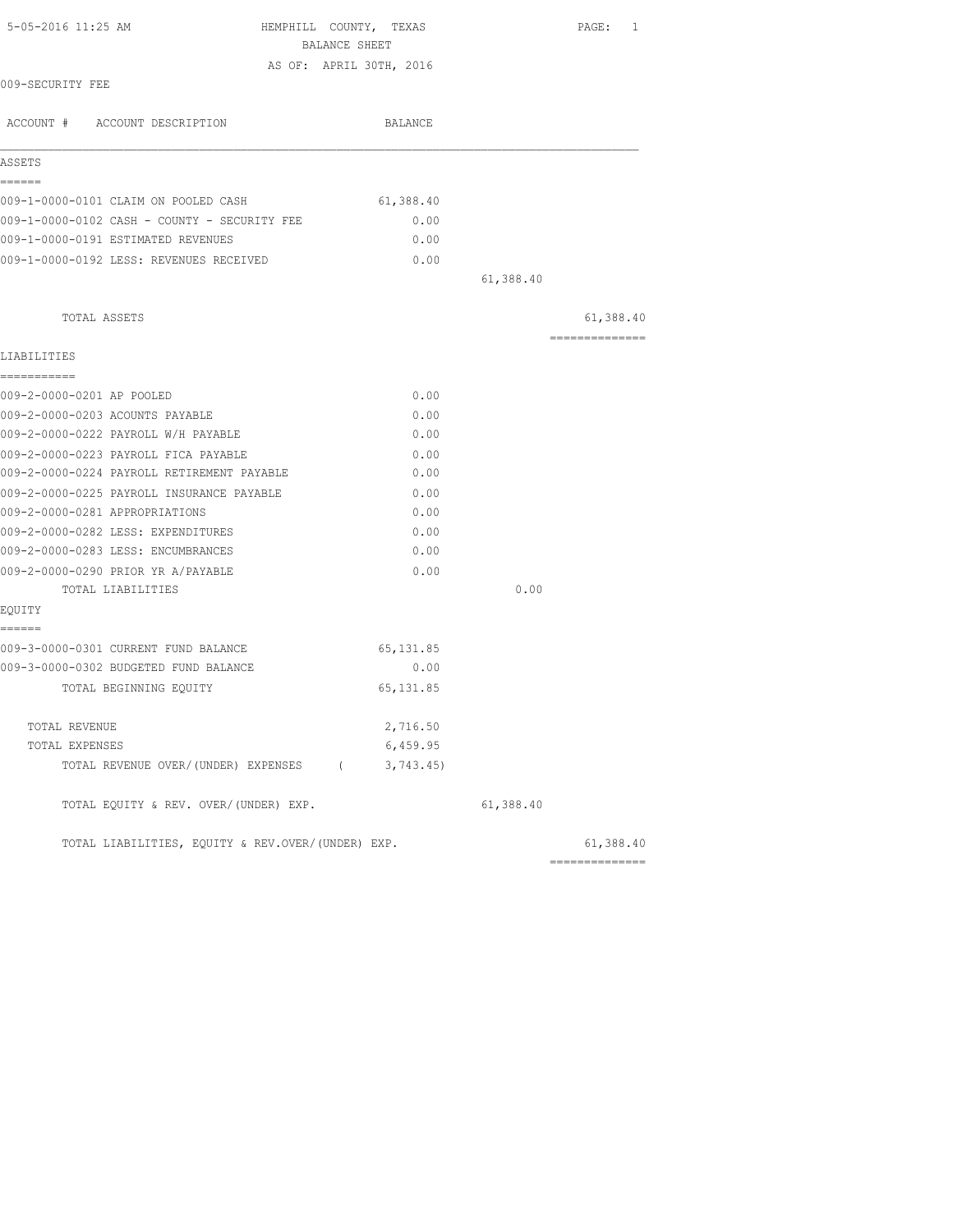| 5-05-2016 11:25 AM                                | HEMPHILL COUNTY, TEXAS<br>BALANCE SHEET |            | PAGE: 1        |
|---------------------------------------------------|-----------------------------------------|------------|----------------|
|                                                   | AS OF: APRIL 30TH, 2016                 |            |                |
| 010-AIRPORT                                       |                                         |            |                |
| ACCOUNT # ACCOUNT DESCRIPTION                     | <b>BALANCE</b>                          |            |                |
| ASSETS                                            |                                         |            |                |
| ======                                            |                                         |            |                |
| 010-1-0000-0102 CASH - AIRPORT                    | 339, 513.66                             |            |                |
| 010-1-0000-0104 AIRPORT PREPAID INSURANCE         | 0.00                                    |            |                |
| 010-1-0000-0110 INVESTED CASH/YR 2000             | 0.00                                    |            |                |
| 010-1-0000-0111 INVESTED CASH/AIRPORT             | 0.00                                    |            |                |
| 010-1-0000-0191 ESTIMATED REVENUES                | 0.00                                    |            |                |
| 010-1-0000-0192 LESS: REVENUES RECEIVED           | 0.00                                    |            |                |
|                                                   |                                         | 339,513.66 |                |
| TOTAL ASSETS                                      |                                         |            | 339,513.66     |
| LIABILITIES                                       |                                         |            | ============== |
| ===========                                       |                                         |            |                |
| 010-2-0000-0203 ACCOUNTS PAYABLE                  | 0.00                                    |            |                |
| 010-2-0000-0222 PAYROLL W/H PAYABLE               | 0.00                                    |            |                |
| 010-2-0000-0223 PAYROLL FICA PAYABLE              | 0.00                                    |            |                |
| 010-2-0000-0224 PAYROLL RETIREMENT PAYABLE        | 0.00                                    |            |                |
| 010-2-0000-0225 PAYROLL INSURANCE PAYABLE         | 0.00                                    |            |                |
| 010-2-0000-0235 DUE TO GENERAL FUND               | 0.00                                    |            |                |
| 010-2-0000-0281 APPROPRIATIONS                    | 0.00                                    |            |                |
| 010-2-0000-0282 LESS: EXPENDITURES                | 0.00                                    |            |                |
| 010-2-0000-0283 LESS: ENCUMBRANCES                | 0.00                                    |            |                |
| 010-2-0000-0290 PRIOR YR A/PAYABLE                | (50,000.00)                             |            |                |
| TOTAL LIABILITIES                                 | $\left($                                | 50,000.00) |                |
| EQUITY<br>======                                  |                                         |            |                |
| 010-3-0000-0301 CURRENT FUND BALANCE              | 290,600.57                              |            |                |
| 010-3-0000-0302 BUDGETED FUND BALANCE             | 0.00                                    |            |                |
| TOTAL BEGINNING EQUITY                            | 290,600.57                              |            |                |
| TOTAL REVENUE                                     | 163,725.18                              |            |                |
| TOTAL EXPENSES                                    | 64,812.09                               |            |                |
| TOTAL REVENUE OVER/(UNDER) EXPENSES               | 98, 913.09                              |            |                |
| TOTAL EQUITY & REV. OVER/(UNDER) EXP.             |                                         | 389,513.66 |                |
| TOTAL LIABILITIES, EQUITY & REV.OVER/(UNDER) EXP. |                                         |            | 339,513.66     |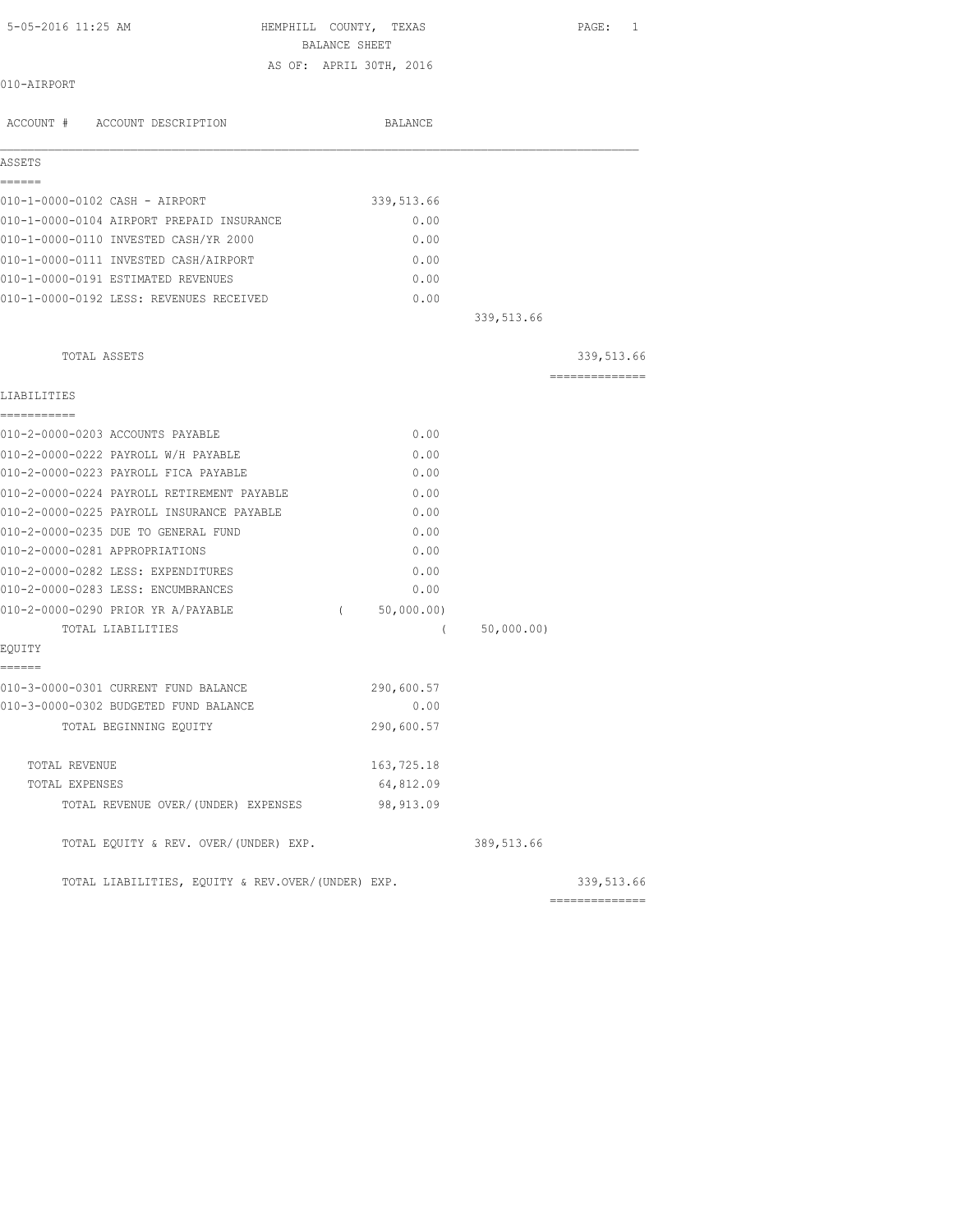| 5-05-2016 11:25 AM                                | HEMPHILL COUNTY, TEXAS<br>BALANCE SHEET |             |              | 1<br>PAGE:     |
|---------------------------------------------------|-----------------------------------------|-------------|--------------|----------------|
|                                                   | AS OF: APRIL 30TH, 2016                 |             |              |                |
| 011-ROAD & BRIDGE PCT 1                           |                                         |             |              |                |
| ACCOUNT # ACCOUNT DESCRIPTION                     |                                         | BALANCE     |              |                |
| ASSETS                                            |                                         |             |              |                |
| ======<br>011-1-0000-0101 CLAIM ON POOLED CASH    |                                         | 996,624.44  |              |                |
| 011-1-0000-0102 CASH - ROAD & BRIDGE PCT 1        |                                         | 0.00        |              |                |
| 011-1-0000-0104 PCT 1 PREPAID INSURANCE           |                                         | 432.12      |              |                |
| 011-1-0000-0110 INVESTMENTS                       |                                         | 0.00        |              |                |
| 011-1-0000-0118 PROPERTY TAX RECEIVABLE           |                                         | 9,153.72    |              |                |
| 011-1-0000-0121 ALLOWANCE FOR BAD DEBT            |                                         | (2, 471.53) |              |                |
| 011-1-0000-0191 ESTIMATED REVENUES                |                                         | 0.00        |              |                |
| 011-1-0000-0192 LESS: REVENUES RECEIVED           |                                         | 0.00        |              |                |
|                                                   |                                         |             | 1,003,738.75 |                |
|                                                   |                                         |             |              |                |
| TOTAL ASSETS                                      |                                         |             |              | 1,003,738.75   |
| LIABILITIES                                       |                                         |             |              | ============== |
| -----------                                       |                                         |             |              |                |
| 011-2-0000-0201 AP POOLED                         | $\left($                                | 77.75)      |              |                |
| 011-2-0000-0203 ACOUNTS PAYABLE                   |                                         | 0.00        |              |                |
| 011-2-0000-0211 DUE FROM OTHER FUNDS              |                                         | 0.00        |              |                |
| 011-2-0000-0220 DEFERRED COMPENSATION             |                                         | 0.00        |              |                |
| 011-2-0000-0222 WITHHOLDING PAYABLE               |                                         | 0.00        |              |                |
| 011-2-0000-0223 FICA PAYABLE                      |                                         | 0.00        |              |                |
| 011-2-0000-0224 RETIREMENT PAYABLE                |                                         | 0.00        |              |                |
| 011-2-0000-0225 INSURANCE PAYABLE                 |                                         | 0.00        |              |                |
| 011-2-0000-0226 CAFE PLAN PAYABLE                 | $\left($                                | 46.80)      |              |                |
| 011-2-0000-0228 VALIC PAYABLE                     |                                         | 0.00        |              |                |
| 011-2-0000-0230 DEFERRED REVENUE                  |                                         | 6,042.40    |              |                |
| 011-2-0000-0281 APPROPRIATIONS                    |                                         | 0.00        |              |                |
| 011-2-0000-0282 LESS: EXPENDITURES                |                                         | 0.00        |              |                |
| 011-2-0000-0283 LESS: ENCUMBRANCES                |                                         | 0.00        |              |                |
| 011-2-0000-0290 PRIOR YR A/PAYABLE                |                                         | 0.00        |              |                |
| 011-2-4011-0221 UNEMPLOYMENT PAYABLE              |                                         | 0.00        |              |                |
| TOTAL LIABILITIES<br>EQUITY                       |                                         |             | 5,917.85     |                |
| ======                                            |                                         |             |              |                |
| 011-3-0000-0301 CURRENT FUND BALANCE              |                                         | 763,140.33  |              |                |
| 011-3-0000-0302 BUDGETED FUND BALANCE             |                                         | 0.00        |              |                |
| TOTAL BEGINNING EOUITY                            |                                         | 763, 140.33 |              |                |
| TOTAL REVENUE                                     |                                         | 427,005.63  |              |                |
| TOTAL EXPENSES                                    |                                         | 192,325.06  |              |                |
| TOTAL REVENUE OVER/ (UNDER) EXPENSES              |                                         | 234,680.57  |              |                |
| TOTAL EQUITY & REV. OVER/(UNDER) EXP.             |                                         |             | 997,820.90   |                |
| TOTAL LIABILITIES, EQUITY & REV.OVER/(UNDER) EXP. |                                         |             |              | 1,003,738.75   |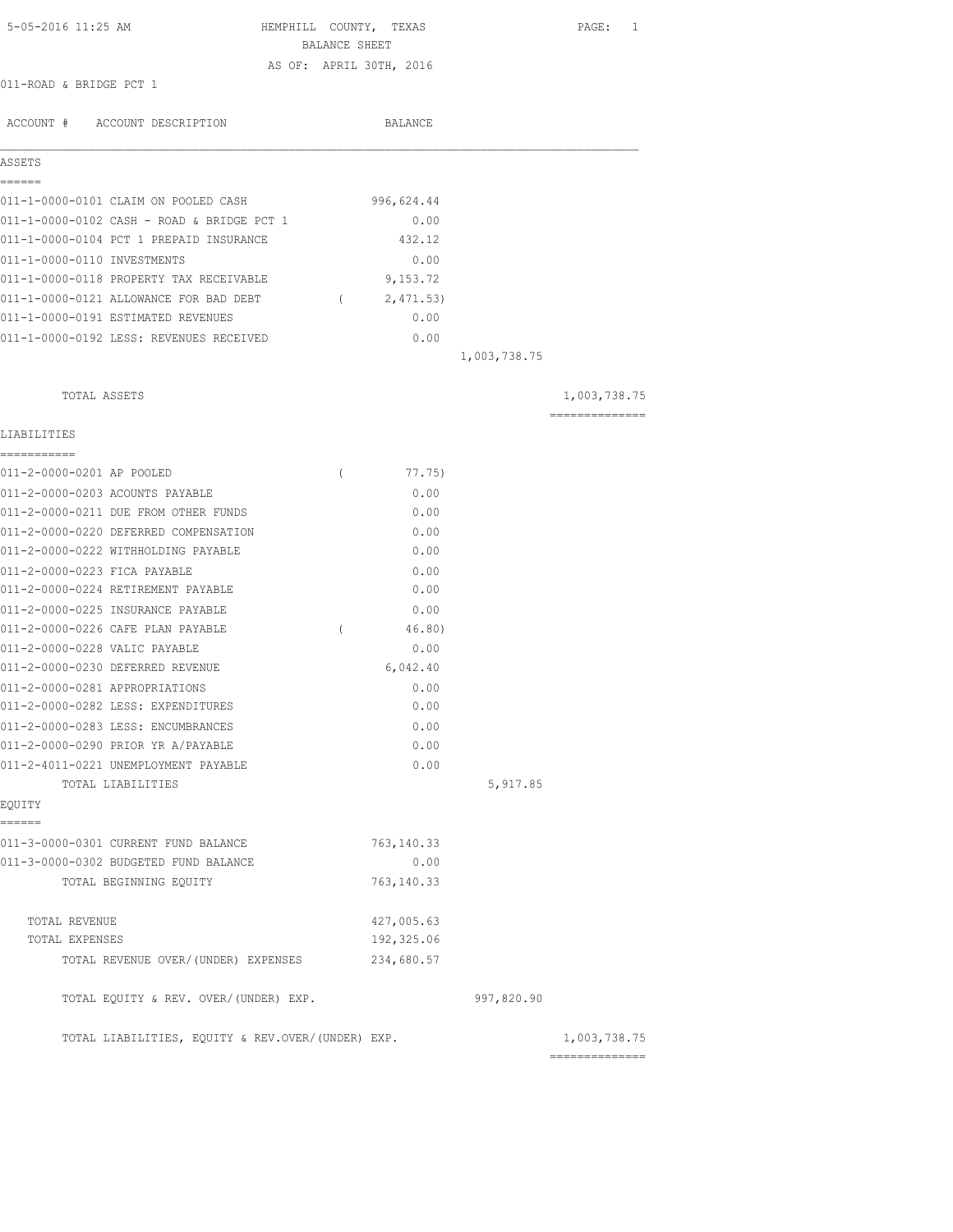| 5-05-2016 11:25 AM                                | HEMPHILL COUNTY, TEXAS<br>BALANCE SHEET | PAGE: 1        |
|---------------------------------------------------|-----------------------------------------|----------------|
|                                                   | AS OF: APRIL 30TH, 2016                 |                |
| 012-ROAD & BRIDGE PCT 2                           |                                         |                |
| ACCOUNT # ACCOUNT DESCRIPTION                     | BALANCE                                 |                |
| ASSETS                                            |                                         |                |
| ======                                            |                                         |                |
| 012-1-0000-0101 CLAIM ON POOLED CASH              | 1,351,437.11                            |                |
| 012-1-0000-0102 CASH - ROAD & BRIDGE PCT 2        | 0.00                                    |                |
| 012-1-0000-0104 PCT 2 PREPAID INSURANCE           | 432.12                                  |                |
| 012-1-0000-0110 INVESTMENTS                       | 0.00                                    |                |
| 012-1-0000-0118 PROPERTY TAX RECEIVABLE           | 9,676.79                                |                |
| 012-1-0000-0121 ALLOWANCE FOR BAD DEBT            | 2,612.76)<br>$\sqrt{2}$                 |                |
| 012-1-0000-0191 ESTIMATED REVENUES                | 0.00                                    |                |
| 012-1-0000-0192 LESS: REVENUES RECEIVED           | 0.00                                    |                |
|                                                   |                                         | 1,358,933.26   |
| TOTAL ASSETS                                      |                                         | 1,358,933.26   |
|                                                   |                                         | ============== |
| LIABILITIES<br>----------                         |                                         |                |
| 012-2-0000-0201 AP POOLED                         | 4.05)<br>$\left($                       |                |
| 012-2-0000-0203 ACOUNTS PAYABLE                   | 0.00                                    |                |
| 012-2-0000-0211 DUE FROM OTHER FUNDS              | 0.00                                    |                |
| 012-2-0000-0220 DEFERRED COMPENSATION             | 0.00                                    |                |
| 012-2-0000-0222 WITHHOLDING PAYABLE               | 0.00                                    |                |
| 012-2-0000-0223 FICA PAYABLE                      | 0.00                                    |                |
| 012-2-0000-0224 RETIREMENT PAYABLE                | 0.00                                    |                |
| 012-2-0000-0225 INSURANCE PAYABLE                 | 8.96                                    |                |
| 012-2-0000-0226 CAFE PLAN PAYABLE                 | 847.75)<br>$\left($                     |                |
| 012-2-0000-0227 LEVY PAYABLE                      | 0.00                                    |                |
| 012-2-0000-0228 VAL DEF                           | 0.00                                    |                |
| 012-2-0000-0230 DEFERRED REVENUE                  | 6,387.68                                |                |
| 012-2-0000-0281 APPROPRIATIONS                    | 0.00                                    |                |
| 012-2-0000-0282 LESS: EXPENDITURES                | 0.00                                    |                |
| 012-2-0000-0283 LESS: ENCUMBRANCES                | 0.00                                    |                |
| 012-2-0000-0290 PRIOR YR A/PAYABLE                | 0.00                                    |                |
| 012-2-4012-0221 UNEMPLOYMENT PAYABLE              | 0.00                                    |                |
| TOTAL LIABILITIES                                 |                                         | 5,544.84       |
| EQUITY<br>======                                  |                                         |                |
| 012-3-0000-0301 CURRENT FUND BALANCE              | 1,228,034.14                            |                |
| 012-3-0000-0302 BUDGETED FUND BALANCE             | 0.00                                    |                |
| TOTAL BEGINNING EQUITY                            | 1,228,034.14                            |                |
|                                                   |                                         |                |
| TOTAL REVENUE                                     | 459,642.98                              |                |
| TOTAL EXPENSES                                    | 334,288.70                              |                |
| TOTAL REVENUE OVER/ (UNDER) EXPENSES              | 125, 354.28                             |                |
| TOTAL EQUITY & REV. OVER/(UNDER) EXP.             |                                         | 1,353,388.42   |
| TOTAL LIABILITIES, EQUITY & REV.OVER/(UNDER) EXP. |                                         | 1,358,933.26   |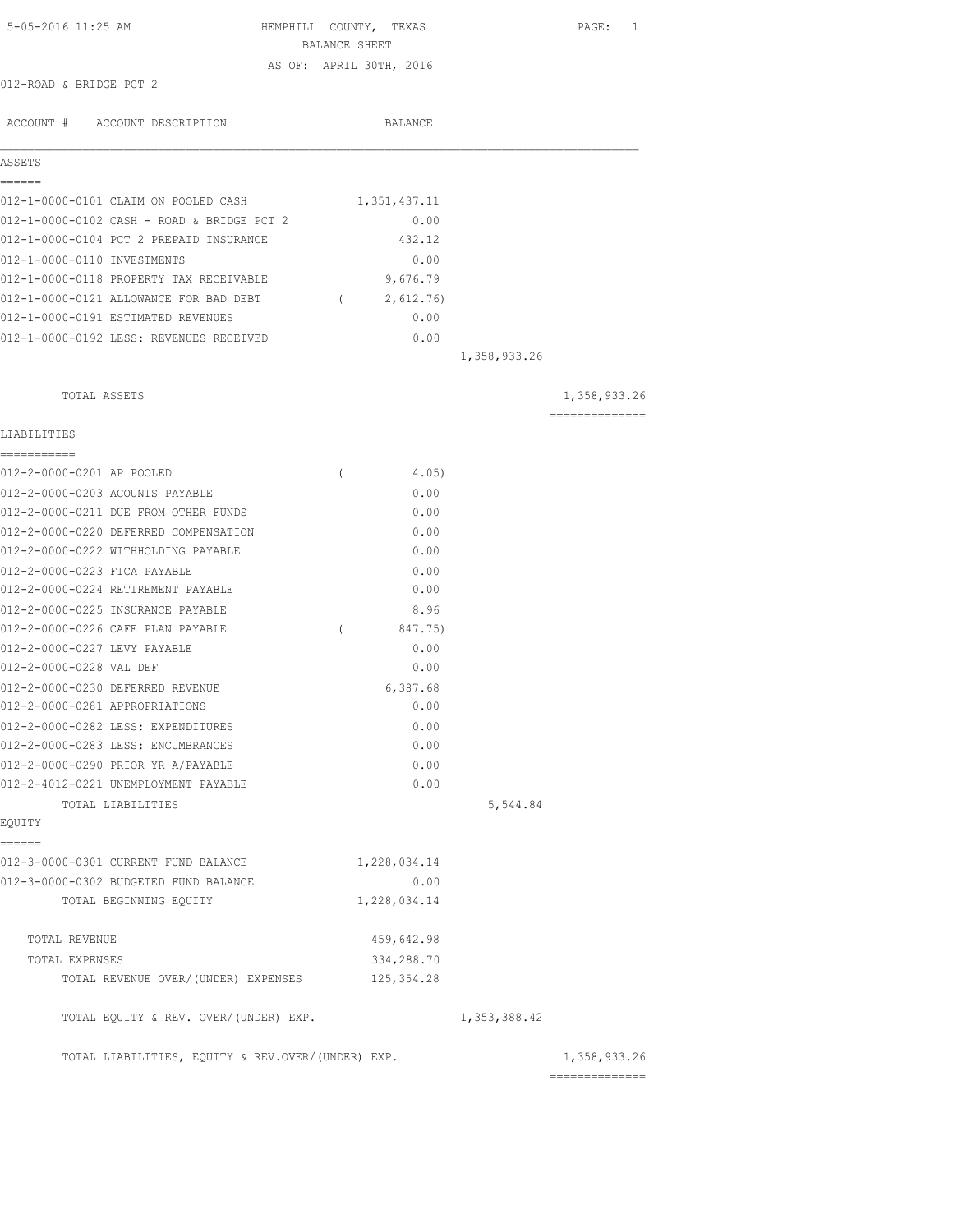| 5-05-2016 11:25 AM                                | HEMPHILL COUNTY, TEXAS<br>BALANCE SHEET |              | PAGE: 1        |
|---------------------------------------------------|-----------------------------------------|--------------|----------------|
|                                                   | AS OF: APRIL 30TH, 2016                 |              |                |
| 013-ROAD & BRIDGE PCT 3                           |                                         |              |                |
|                                                   |                                         |              |                |
| ACCOUNT # ACCOUNT DESCRIPTION                     | BALANCE                                 |              |                |
| ASSETS                                            |                                         |              |                |
| ------<br>013-1-0000-0101 CLAIM ON POOLED CASH    | 1,297,187.42                            |              |                |
| 013-1-0000-0102 CASH - ROAD & BRIDGE PCT 3        | 0.00                                    |              |                |
| 013-1-0000-0104 PCT 3 PREPAID INSURANCE           | 720.20                                  |              |                |
| 013-1-0000-0110 INVESTMENTS                       | 0.00                                    |              |                |
| 013-1-0000-0118 PROPERTY TAX RECEIVABLE           | 17,261.30                               |              |                |
| 013-1-0000-0121 ALLOWANCE FOR BAD DEBT            | 4,660.59)<br>$\sqrt{2}$                 |              |                |
| 013-1-0000-0191 ESTIMATED REVENUES                | 0.00                                    |              |                |
| 013-1-0000-0192 LESS: REVENUES RECEIVED           | 0.00                                    |              |                |
|                                                   |                                         | 1,310,508.33 |                |
| TOTAL ASSETS                                      |                                         |              | 1,310,508.33   |
|                                                   |                                         |              | ============== |
| LIABILITIES<br>___________                        |                                         |              |                |
| 013-2-0000-0201 AP POOLED                         | 16.03)<br>$\left($                      |              |                |
| 013-2-0000-0203 ACOUNTS PAYABLE                   | 0.00                                    |              |                |
| 013-2-0000-0211 DUE FROM OTHER FUNDS              | 0.00                                    |              |                |
| 013-2-0000-0222 WITHHOLDING PAYABLE               | 0.00                                    |              |                |
| 013-2-0000-0223 FICA PAYABLE                      | 0.00                                    |              |                |
| 013-2-0000-0224 RETIREMENT PAYABLE                | 0.00                                    |              |                |
| 013-2-0000-0225 INSURANCE PAYABLE                 | 9.30                                    |              |                |
| 013-2-0000-0226 CAFE PLAN PAYABLE                 | 896.85                                  |              |                |
| 013-2-0000-0227 LEVY PAYABLE                      | 0.00                                    |              |                |
| 013-2-0000-0230 DEFERRED REVENUE                  | 11,394.24                               |              |                |
| 013-2-0000-0281 APPROPRIATIONS                    | 0.00                                    |              |                |
| 013-2-0000-0282 LESS: EXPENDITURES                | 0.00                                    |              |                |
| 013-2-0000-0283 LESS: ENCUMBRANCES                | 0.00                                    |              |                |
| 013-2-0000-0290 PRIOR YR A/PAYABLE                | 0.00                                    |              |                |
| 013-2-4013-0221 UNEMPLOYMENT PAYABLE              | 0.00                                    |              |                |
| TOTAL LIABILITIES                                 |                                         | 12,284.36    |                |
| EQUITY                                            |                                         |              |                |
| ------<br>013-3-0000-0301 CURRENT FUND BALANCE    | 698,011.33                              |              |                |
| 013-3-0000-0302 BUDGETED FUND BALANCE             | 0.00                                    |              |                |
| TOTAL BEGINNING EQUITY                            | 698,011.33                              |              |                |
| TOTAL REVENUE                                     | 1,468,508.16                            |              |                |
| TOTAL EXPENSES                                    | 868,295.52                              |              |                |
| TOTAL REVENUE OVER/ (UNDER) EXPENSES              | 600, 212.64                             |              |                |
| TOTAL EQUITY & REV. OVER/(UNDER) EXP.             |                                         | 1,298,223.97 |                |
| TOTAL LIABILITIES, EQUITY & REV.OVER/(UNDER) EXP. |                                         |              | 1,310,508.33   |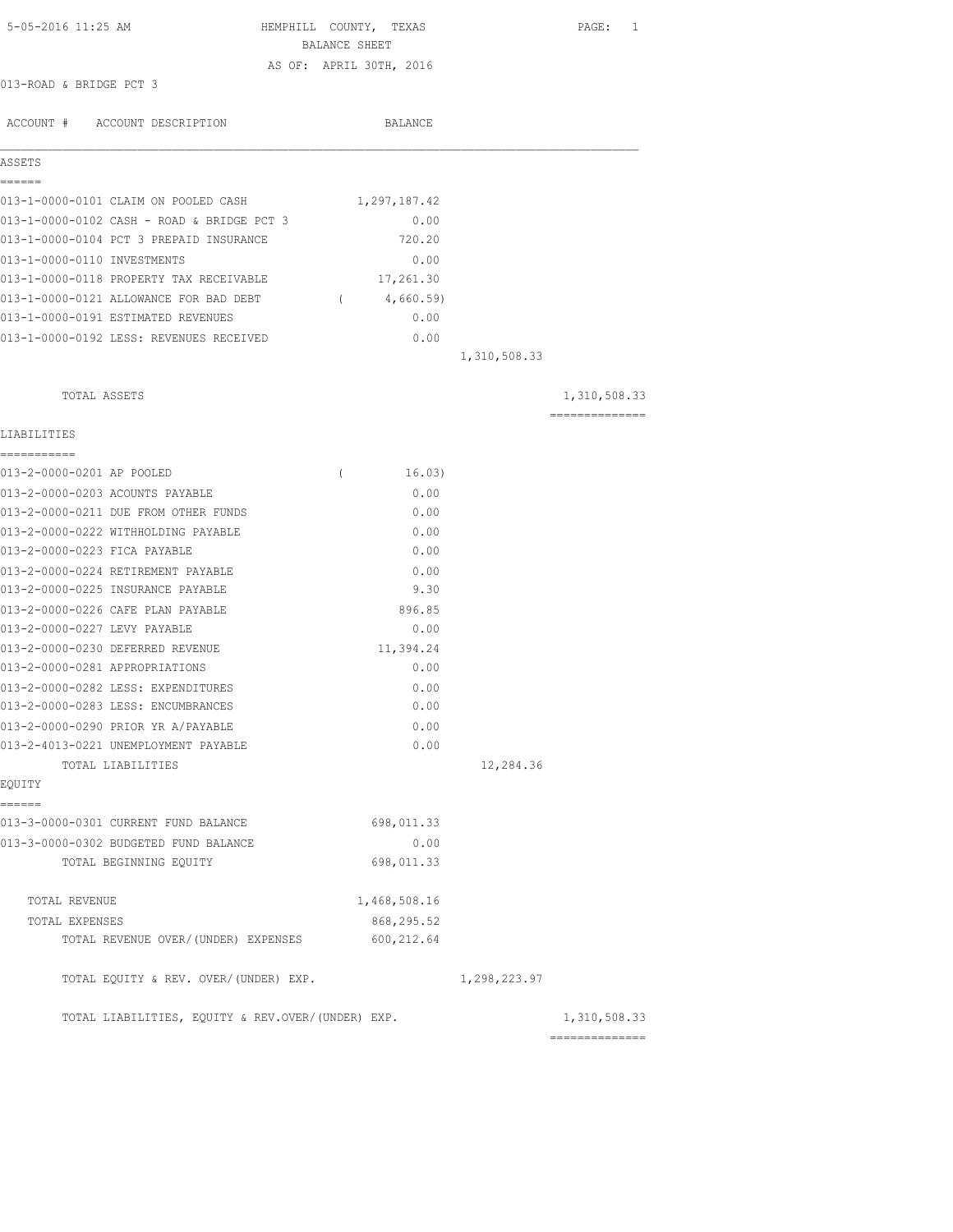| 5-05-2016 11:25 AM                                | HEMPHILL COUNTY, TEXAS<br>BALANCE SHEET |              | PAGE: 1                        |
|---------------------------------------------------|-----------------------------------------|--------------|--------------------------------|
|                                                   |                                         |              |                                |
| 014-ROAD & BRIDGE PCT 4                           | AS OF: APRIL 30TH, 2016                 |              |                                |
|                                                   |                                         |              |                                |
| ACCOUNT # ACCOUNT DESCRIPTION                     | BALANCE                                 |              |                                |
|                                                   |                                         |              |                                |
| ASSETS                                            |                                         |              |                                |
| ------                                            |                                         |              |                                |
| 014-1-0000-0101 CLAIM ON POOLED CASH              | 1,596,138.14                            |              |                                |
| 014-1-0000-0102 CASH - ROAD & BRIDGE PCT 4        | 0.00                                    |              |                                |
| 014-1-0000-0104 PCT 4 PREPAID INSURANCE           | 720.20                                  |              |                                |
| 014-1-0000-0110 INVESTMENTS                       | 0.00                                    |              |                                |
| 014-1-0000-0118 PROPERTY TAX RECEIVABLE           | 16,215.16                               |              |                                |
| 014-1-0000-0121 ALLOWANCE FOR BAD DEBT            | 4,378.13)<br>$\sqrt{2}$                 |              |                                |
| 014-1-0000-0191 ESTIMATED REVENUES                | 0.00                                    |              |                                |
| 014-1-0000-0192 LESS: REVENUES RECEIVED           | 0.00                                    |              |                                |
|                                                   |                                         | 1,608,695.37 |                                |
|                                                   |                                         |              |                                |
| TOTAL ASSETS                                      |                                         |              | 1,608,695.37<br>============== |
| LIABILITIES                                       |                                         |              |                                |
| ----------                                        |                                         |              |                                |
| 014-2-0000-0201 AP POOLED                         | 0.00                                    |              |                                |
| 014-2-0000-0203 ACOUNTS PAYABLE                   | 0.00                                    |              |                                |
| 014-2-0000-0211 DUE FROM OTHER FUNDS              | 0.00                                    |              |                                |
| 014-2-0000-0222 WITHHOLDING PAYABLE               | 0.00                                    |              |                                |
| 014-2-0000-0223 FICA PAYABLE                      | 0.00                                    |              |                                |
| 014-2-0000-0224 RETIREMENT PAYABLE                | 0.00                                    |              |                                |
| 014-2-0000-0225 INSURANCE PAYABLE                 | $\sqrt{2}$<br>129.48)                   |              |                                |
| 014-2-0000-0226 CAFE PLAN PAYABLE                 | 0.00                                    |              |                                |
| 014-2-0000-0227 LEVY PAYABLE                      | 0.00                                    |              |                                |
| 014-2-0000-0230 DEFERRED REVENUE                  | 10,703.68                               |              |                                |
| 014-2-0000-0281 APPROPRIATIONS                    | 0.00                                    |              |                                |
| 014-2-0000-0282 LESS: EXPENDITURES                | 0.00                                    |              |                                |
| 014-2-0000-0283 LESS: ENCUMBRANCES                | 0.00                                    |              |                                |
| 014-2-0000-0290 PRIOR YR A/PAYABLE                | 0.00                                    |              |                                |
| 014-2-4014-0221 UNEMPLOYMENT PAYABLE              | 0.00                                    |              |                                |
| TOTAL LIABILITIES                                 |                                         | 10,574.20    |                                |
| EQUITY                                            |                                         |              |                                |
| ======                                            |                                         |              |                                |
| 014-3-0000-0301 CURRENT FUND BALANCE              | 1,251,204.99                            |              |                                |
| 014-3-0000-0302 BUDGETED FUND BALANCE             | 0.00                                    |              |                                |
| TOTAL BEGINNING EQUITY                            | 1,251,204.99                            |              |                                |
| TOTAL REVENUE                                     | 968, 272.14                             |              |                                |
| TOTAL EXPENSES                                    | 621, 355.96                             |              |                                |
| TOTAL REVENUE OVER/(UNDER) EXPENSES               | 346, 916.18                             |              |                                |
|                                                   |                                         |              |                                |
| TOTAL EQUITY & REV. OVER/(UNDER) EXP.             |                                         | 1,598,121.17 |                                |
|                                                   |                                         |              |                                |
| TOTAL LIABILITIES, EQUITY & REV.OVER/(UNDER) EXP. |                                         |              | 1,608,695.37                   |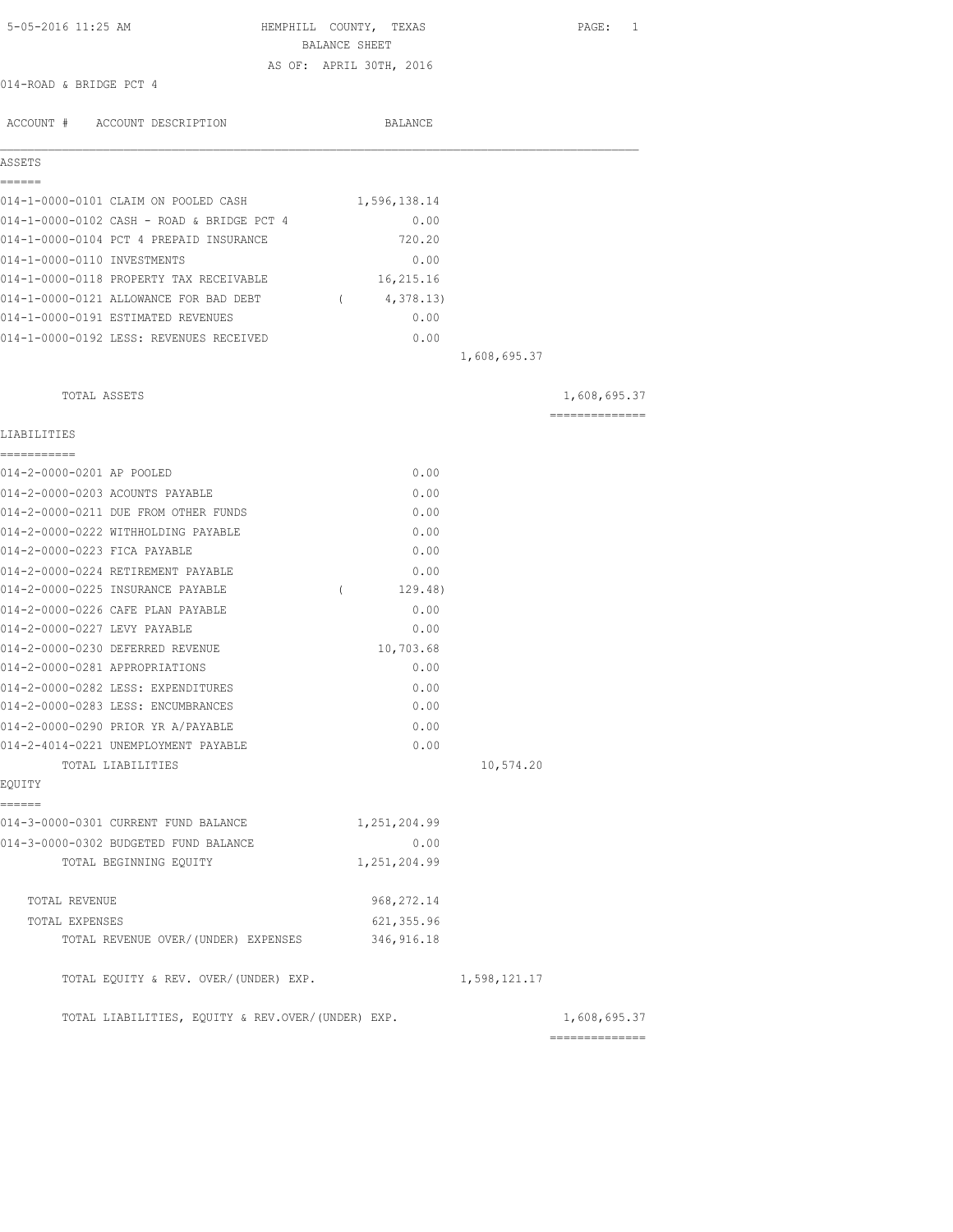| 5-05-2016 11:25 AM                                | HEMPHILL COUNTY, TEXAS  |           | PAGE: 1         |
|---------------------------------------------------|-------------------------|-----------|-----------------|
|                                                   | BALANCE SHEET           |           |                 |
|                                                   | AS OF: APRIL 30TH, 2016 |           |                 |
| 022-CO RECORDS PRESERVATION                       |                         |           |                 |
| ACCOUNT # ACCOUNT DESCRIPTION                     | BALANCE                 |           |                 |
| ASSETS                                            |                         |           |                 |
| ======<br>022-1-0000-0101 CLAIM ON POOLED CASH    | 98,525.84               |           |                 |
| 022-1-0000-0102 CASH - COUNTY-RECORDS PRESERVA    | 0.00                    |           |                 |
| 022-1-0000-0191 ESTIMATED REVENUES                | 0.00                    |           |                 |
| 022-1-0000-0192 LESS: REVENUES RECEIVED           | 0.00                    |           |                 |
|                                                   |                         | 98,525.84 |                 |
| TOTAL ASSETS                                      |                         |           | 98,525.84       |
|                                                   |                         |           | --------------  |
| LIABILITIES                                       |                         |           |                 |
| ===========<br>022-2-0000-0201 AP POOLED          | 0.00                    |           |                 |
| 022-2-0000-0203 ACOUNTS PAYABLE                   | 0.00                    |           |                 |
| 022-2-0000-0222 PAYROLL W/H PAYABLE               | 0.00                    |           |                 |
| 022-2-0000-0223 PAYROLL FICA PAYABLE              | 0.00                    |           |                 |
| 022-2-0000-0224 PAYROLL RETIREMENT PAYABLE        | 0.00                    |           |                 |
| 022-2-0000-0225 PAYROLL INSURANCE PAYABLE         | 0.00                    |           |                 |
| 022-2-0000-0281 APPROPRIATIONS                    | 0.00                    |           |                 |
| 022-2-0000-0282 LESS: EXPENDITURES                | 0.00                    |           |                 |
| 022-2-0000-0283 LESS: ENCUMBRANCES                | 0.00                    |           |                 |
| 022-2-0000-0290 PRIOR YR A/PAYABLE                | 0.00                    |           |                 |
| TOTAL LIABILITIES                                 |                         | 0.00      |                 |
| EOUITY                                            |                         |           |                 |
| ======                                            |                         |           |                 |
| 022-3-0000-0301 CURRENT FUND BALANCE              | 92,612.13               |           |                 |
| 022-3-0000-0302 BUDGETED FUND BALANCE             | 0.00                    |           |                 |
| TOTAL BEGINNING EQUITY                            | 92,612.13               |           |                 |
| TOTAL REVENUE                                     | 5, 913.71               |           |                 |
| TOTAL EXPENSES                                    | 0.00                    |           |                 |
| TOTAL REVENUE OVER/(UNDER) EXPENSES               | 5, 913.71               |           |                 |
| TOTAL EQUITY & REV. OVER/(UNDER) EXP.             |                         | 98,525.84 |                 |
| TOTAL LIABILITIES, EQUITY & REV.OVER/(UNDER) EXP. |                         |           | 98,525.84       |
|                                                   |                         |           | --------------- |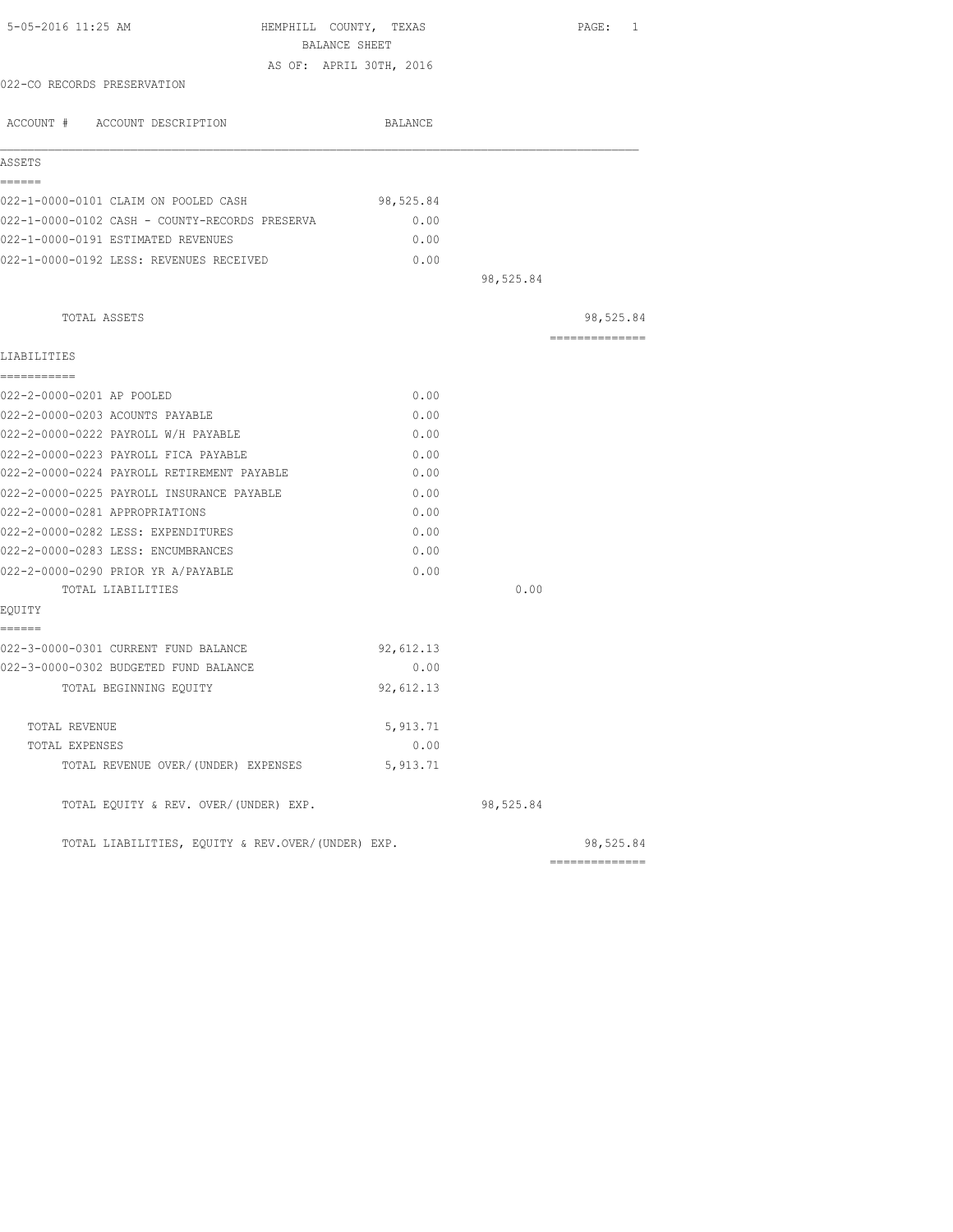| 5-05-2016 11:25 AM                                | HEMPHILL COUNTY, TEXAS  |          | PAGE: 1         |
|---------------------------------------------------|-------------------------|----------|-----------------|
|                                                   | BALANCE SHEET           |          |                 |
|                                                   | AS OF: APRIL 30TH, 2016 |          |                 |
| 023-CLK'S RECORDS PRESERVE                        |                         |          |                 |
| ACCOUNT # ACCOUNT DESCRIPTION                     | BALANCE                 |          |                 |
| ASSETS                                            |                         |          |                 |
| ======                                            |                         |          |                 |
| 023-1-0000-0101 CLAIM ON POOLED CASH              | 3,205.28                |          |                 |
| 023-1-0000-0102 CASH-CLK'S RECORD PRESERVATION    | 0.00                    |          |                 |
| 023-1-0000-0191 ESTIMATED REVENUES                | 0.00                    |          |                 |
| 023-1-0000-0192 LESS: REVENUES RECEIVED           | 0.00                    |          |                 |
|                                                   |                         | 3,205.28 |                 |
| TOTAL ASSETS                                      |                         |          | 3,205.28        |
|                                                   |                         |          | ==============  |
| LIABILITIES<br>===========                        |                         |          |                 |
| 023-2-0000-0201 AP POOLED                         | 0.00                    |          |                 |
| 023-2-0000-0203 ACOUNTS PAYABLE                   | 0.00                    |          |                 |
| 023-2-0000-0222 WITHHOLDING PAYABLE               | 0.00                    |          |                 |
| 023-2-0000-0223 FICA PAYABLE                      | 0.00                    |          |                 |
| 023-2-0000-0224 PAYROLL RETIREMENT PAYABLE        | 0.00                    |          |                 |
| 023-2-0000-0225 PAYROLL INSURANCE PAYABLE         | 0.00                    |          |                 |
| 023-2-0000-0281 APPROPRIATIONS                    | 0.00                    |          |                 |
| 023-2-0000-0282 LESS: EXPENDITURES                | 0.00                    |          |                 |
| 023-2-0000-0283 LESS: ENCUMBRANCES                | 0.00                    |          |                 |
| 023-2-0000-0290 PRIOR YR A/PAYABLE                | 0.00                    |          |                 |
| TOTAL LIABILITIES                                 |                         | 0.00     |                 |
| EQUITY                                            |                         |          |                 |
| ======<br>023-3-0000-0301 CURRENT FUND BALANCE    | 2,683.70                |          |                 |
| 023-3-0000-0302 BUDGETED FUND BALANCE             | 0.00                    |          |                 |
| TOTAL BEGINNING EQUITY                            | 2,683.70                |          |                 |
| TOTAL REVENUE                                     | 521.58                  |          |                 |
| TOTAL EXPENSES                                    | 0.00                    |          |                 |
| TOTAL REVENUE OVER/(UNDER) EXPENSES               | 521.58                  |          |                 |
| TOTAL EQUITY & REV. OVER/(UNDER) EXP.             |                         | 3,205.28 |                 |
| TOTAL LIABILITIES, EQUITY & REV.OVER/(UNDER) EXP. |                         |          | 3,205.28        |
|                                                   |                         |          | --------------- |
|                                                   |                         |          |                 |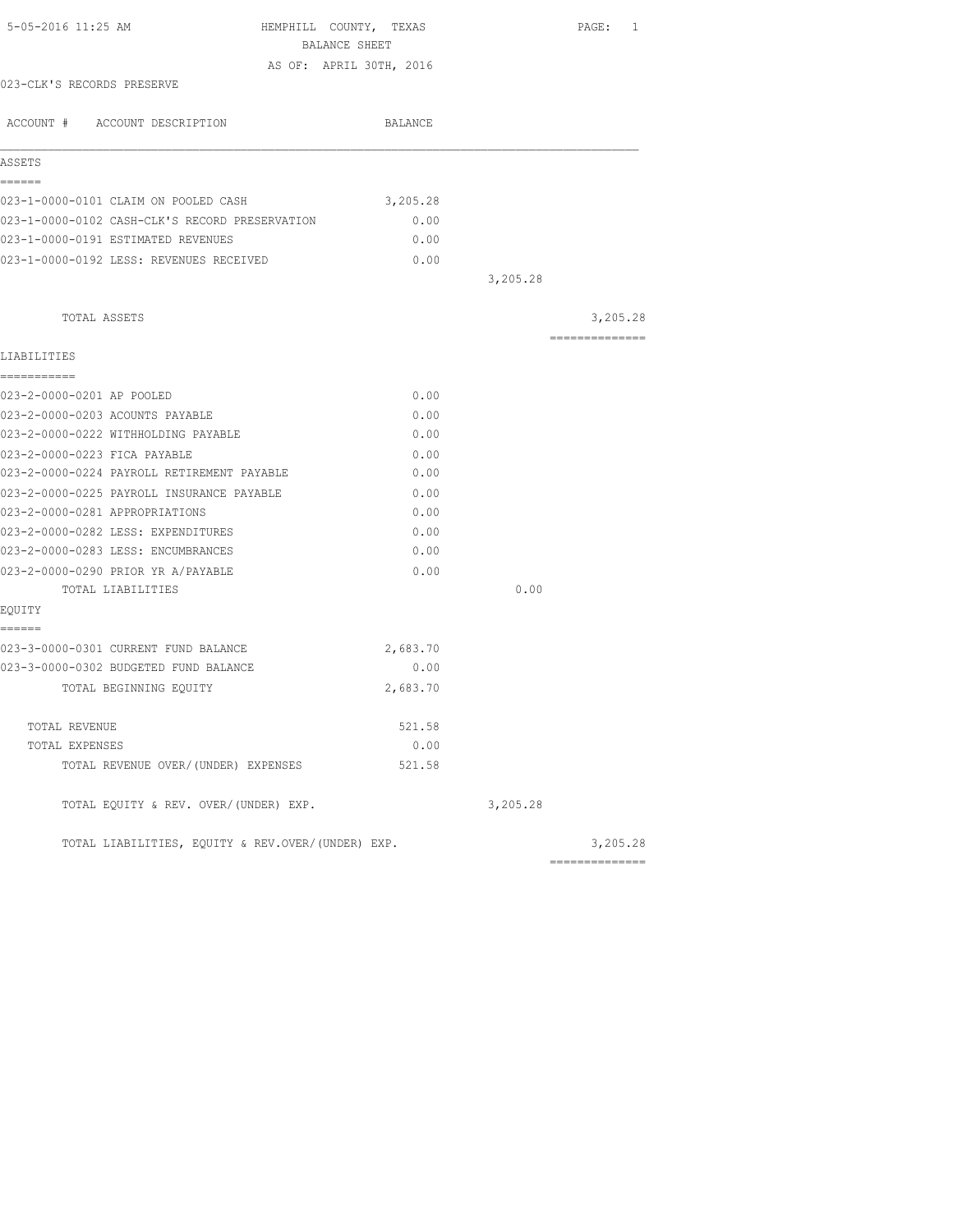| 5-05-2016 11:25 AM                                                            | HEMPHILL COUNTY, TEXAS  |          | PAGE: 1                    |
|-------------------------------------------------------------------------------|-------------------------|----------|----------------------------|
|                                                                               | BALANCE SHEET           |          |                            |
|                                                                               | AS OF: APRIL 30TH, 2016 |          |                            |
| 024-JUSTICE COURT TECH FUND                                                   |                         |          |                            |
| ACCOUNT # ACCOUNT DESCRIPTION                                                 | BALANCE                 |          |                            |
| ASSETS                                                                        |                         |          |                            |
| ------                                                                        |                         |          |                            |
| 024-1-0000-0101 CLAIM ON POOLED CASH                                          | 9,748.92                |          |                            |
| 024-1-0000-0102 CASH -TECH FUND                                               | 0.00                    |          |                            |
| 024-1-0000-0191 ESTIMATED REVENUES                                            | 0.00                    |          |                            |
| 024-1-0000-0192 LESS: REVENUES RECEIVED                                       | 0.00                    |          |                            |
|                                                                               |                         | 9,748.92 |                            |
|                                                                               |                         |          |                            |
| TOTAL ASSETS                                                                  |                         |          | 9,748.92<br>============== |
| LIABILITIES                                                                   |                         |          |                            |
| ===========                                                                   |                         |          |                            |
| 024-2-0000-0201 AP POOLED                                                     | 0.00                    |          |                            |
| 024-2-0000-0203 ACOUNTS PAYABLE                                               | 0.00                    |          |                            |
| 024-2-0000-0222 PAYROLL W/H PAYABLE                                           | 0.00                    |          |                            |
| 024-2-0000-0223 PAYROLL FICA PAYABLE                                          | 0.00                    |          |                            |
| 024-2-0000-0224 PAYROLL RETIREMENT PAYABLE                                    | 0.00                    |          |                            |
| 024-2-0000-0225 PAYROLL INSURANCE PAYABLE                                     | 0.00                    |          |                            |
| 024-2-0000-0281 APPROPRIATIONS                                                | 0.00                    |          |                            |
| 024-2-0000-0282 LESS: EXPENDITURES                                            | 0.00                    |          |                            |
| 024-2-0000-0283 LESS: ENCUMBRANCES                                            | 0.00                    |          |                            |
| 024-2-0000-0290 PRIOR YR A/PAYABLE                                            | 0.00                    |          |                            |
| TOTAL LIABILITIES                                                             |                         | 0.00     |                            |
| EQUITY                                                                        |                         |          |                            |
| ======                                                                        |                         |          |                            |
| 024-3-0000-0301 CURRENT FUND BALANCE<br>024-3-0000-0302 BUDGETED FUND BALANCE | 8,887.06<br>0.00        |          |                            |
|                                                                               |                         |          |                            |
| TOTAL BEGINNING EQUITY                                                        | 8,887.06                |          |                            |
| TOTAL REVENUE                                                                 | 1,518.71                |          |                            |
| TOTAL EXPENSES                                                                | 656.85                  |          |                            |
| TOTAL REVENUE OVER/(UNDER) EXPENSES                                           | 861.86                  |          |                            |
| TOTAL EQUITY & REV. OVER/(UNDER) EXP.                                         |                         | 9,748.92 |                            |
| TOTAL LIABILITIES, EQUITY & REV.OVER/(UNDER) EXP.                             |                         |          | 9,748.92                   |
|                                                                               |                         |          | ---------------            |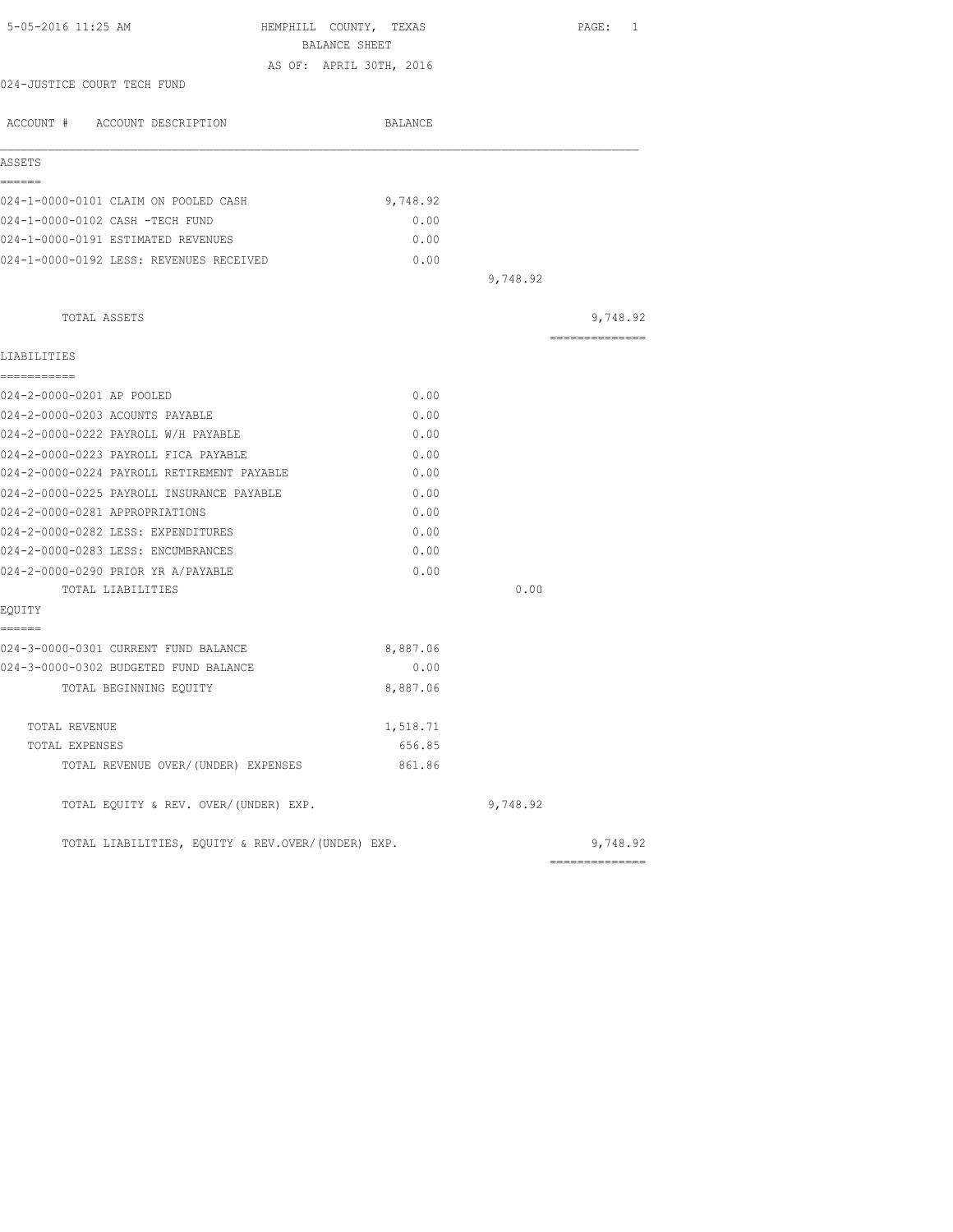| 5-05-2016 11:25 AM                                | HEMPHILL COUNTY, TEXAS<br>BALANCE SHEET |           | PAGE: 1        |
|---------------------------------------------------|-----------------------------------------|-----------|----------------|
|                                                   | AS OF: APRIL 30TH, 2016                 |           |                |
| 032-CHK COLLECTION/CO ATTY                        |                                         |           |                |
| ACCOUNT # ACCOUNT DESCRIPTION                     | BALANCE                                 |           |                |
| ASSETS                                            |                                         |           |                |
| ======<br>032-1-0000-0101 CLAIM ON POOLED CASH    | 18,125.72                               |           |                |
| 032-1-0000-0102 CASH - CHECK COLLECTION/CO ATT    | 0.00                                    |           |                |
| 032-1-0000-0103 PETTY CASH                        | 0.00                                    |           |                |
| 032-1-0000-0105 PETTY CASH-CO ATTY                | 100.00                                  |           |                |
| 032-1-0000-0191 ESTIMATED REVENUES                | 0.00                                    |           |                |
| 032-1-0000-0192 LESS: REVENUES RECEIVED           | 0.00                                    |           |                |
|                                                   |                                         | 18,225.72 |                |
| TOTAL ASSETS                                      |                                         |           | 18,225.72      |
| LIABILITIES                                       |                                         |           | ============== |
| ===========                                       |                                         |           |                |
| 032-2-0000-0201 AP POOLED                         | 0.00                                    |           |                |
| 032-2-0000-0203 ACOUNTS PAYABLE                   | 0.00                                    |           |                |
| 032-2-0000-0222 PAYROLL W/H PAYABLE               | 0.00                                    |           |                |
| 032-2-0000-0223 PAYROLL FICA PAYABLE              | 0.00                                    |           |                |
| 032-2-0000-0224 PAYROLL RETIREMENT PAYABLE        | 0.00                                    |           |                |
| 032-2-0000-0225 PAYROLL INSURANCE PAYABLE         | 0.00                                    |           |                |
| 032-2-0000-0281 APPROPRIATIONS                    | 0.00                                    |           |                |
| 032-2-0000-0282 LESS: EXPENDITURES                | 0.00                                    |           |                |
| 032-2-0000-0283 LESS: ENCUMBRANCES                | 0.00                                    |           |                |
| 032-2-0000-0290 PRIOR YR A/PAYABLE                | 0.00                                    |           |                |
| TOTAL LIABILITIES                                 |                                         | 0.00      |                |
| EQUITY<br>======                                  |                                         |           |                |
| 032-3-0000-0301 CURRENT FUND BALANCE              | 18,100.72                               |           |                |
| 032-3-0000-0302 BUDGETED FUND BALANCE             | 0.00                                    |           |                |
| TOTAL BEGINNING EQUITY                            | 18,100.72                               |           |                |
| TOTAL REVENUE                                     | 125.00                                  |           |                |
| TOTAL EXPENSES                                    | 0.00                                    |           |                |
| TOTAL REVENUE OVER/(UNDER) EXPENSES               | 125.00                                  |           |                |
| TOTAL EQUITY & REV. OVER/(UNDER) EXP.             |                                         | 18,225.72 |                |
| TOTAL LIABILITIES, EQUITY & REV.OVER/(UNDER) EXP. |                                         |           | 18,225.72      |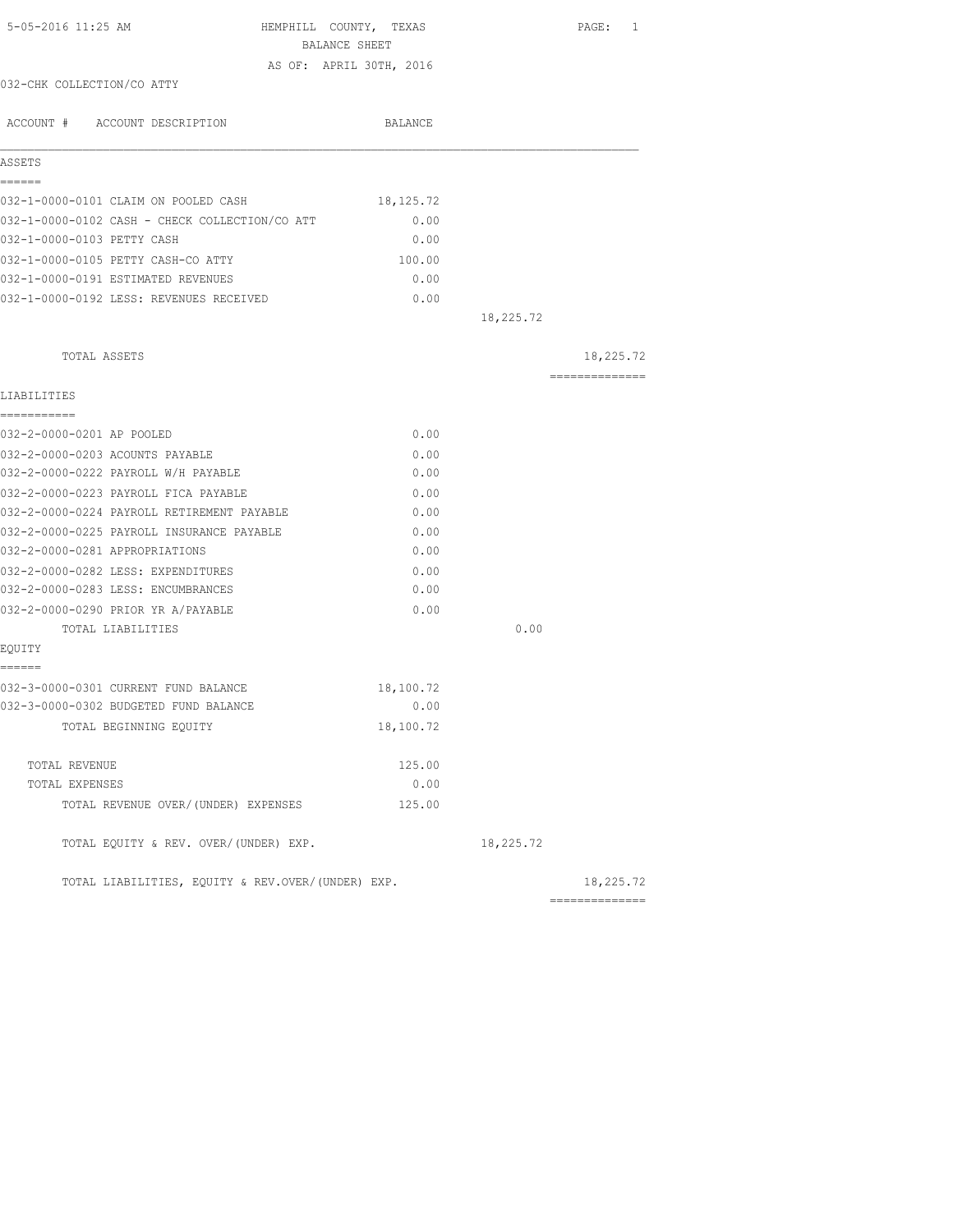| 5-05-2016 11:25 AM<br>HEMPHILL COUNTY, TEXAS      |          |          | PAGE: 1                                                                                                                                                                                                                                                                                                                                                                                                                                                                                |
|---------------------------------------------------|----------|----------|----------------------------------------------------------------------------------------------------------------------------------------------------------------------------------------------------------------------------------------------------------------------------------------------------------------------------------------------------------------------------------------------------------------------------------------------------------------------------------------|
| BALANCE SHEET                                     |          |          |                                                                                                                                                                                                                                                                                                                                                                                                                                                                                        |
| AS OF: APRIL 30TH, 2016                           |          |          |                                                                                                                                                                                                                                                                                                                                                                                                                                                                                        |
| 036-ANNUAL LEOSE/LAW                              |          |          |                                                                                                                                                                                                                                                                                                                                                                                                                                                                                        |
| ACCOUNT # ACCOUNT DESCRIPTION                     | BALANCE  |          |                                                                                                                                                                                                                                                                                                                                                                                                                                                                                        |
| ASSETS                                            |          |          |                                                                                                                                                                                                                                                                                                                                                                                                                                                                                        |
| ------                                            |          |          |                                                                                                                                                                                                                                                                                                                                                                                                                                                                                        |
| 036-1-0000-0101 CLAIM ON POOLED CASH              | 7,862.24 |          |                                                                                                                                                                                                                                                                                                                                                                                                                                                                                        |
| 036-1-0000-0102 CASH - ANNUAL LEOSE/LAW           | 0.00     |          |                                                                                                                                                                                                                                                                                                                                                                                                                                                                                        |
| 036-1-0000-0191 ESTIMATED REVENUES                | 0.00     |          |                                                                                                                                                                                                                                                                                                                                                                                                                                                                                        |
| 036-1-0000-0192 LESS: REVENUES RECEIVED           | 0.00     |          |                                                                                                                                                                                                                                                                                                                                                                                                                                                                                        |
|                                                   |          | 7,862.24 |                                                                                                                                                                                                                                                                                                                                                                                                                                                                                        |
| TOTAL ASSETS                                      |          |          | 7,862.24                                                                                                                                                                                                                                                                                                                                                                                                                                                                               |
| LIABILITIES                                       |          |          | $\begin{array}{cccccccccccccc} \multicolumn{2}{c}{} & \multicolumn{2}{c}{} & \multicolumn{2}{c}{} & \multicolumn{2}{c}{} & \multicolumn{2}{c}{} & \multicolumn{2}{c}{} & \multicolumn{2}{c}{} & \multicolumn{2}{c}{} & \multicolumn{2}{c}{} & \multicolumn{2}{c}{} & \multicolumn{2}{c}{} & \multicolumn{2}{c}{} & \multicolumn{2}{c}{} & \multicolumn{2}{c}{} & \multicolumn{2}{c}{} & \multicolumn{2}{c}{} & \multicolumn{2}{c}{} & \multicolumn{2}{c}{} & \multicolumn{2}{c}{} & \$ |
| -----------                                       |          |          |                                                                                                                                                                                                                                                                                                                                                                                                                                                                                        |
| 036-2-0000-0201 AP POOLED                         | 0.00     |          |                                                                                                                                                                                                                                                                                                                                                                                                                                                                                        |
| 036-2-0000-0203 ACOUNTS PAYABLE                   | 0.00     |          |                                                                                                                                                                                                                                                                                                                                                                                                                                                                                        |
| 036-2-0000-0222 PAYROLL W/H PAYABLE               | 0.00     |          |                                                                                                                                                                                                                                                                                                                                                                                                                                                                                        |
| 036-2-0000-0223 PAYROLL FICA PAYABLE              | 0.00     |          |                                                                                                                                                                                                                                                                                                                                                                                                                                                                                        |
| 036-2-0000-0224 PAYROLL RETIREMENT PAYABLE        | 0.00     |          |                                                                                                                                                                                                                                                                                                                                                                                                                                                                                        |
| 036-2-0000-0225 PAYROLL INSURANCE PAYABLE         | 0.00     |          |                                                                                                                                                                                                                                                                                                                                                                                                                                                                                        |
| 036-2-0000-0281 APPROPRIATIONS                    | 0.00     |          |                                                                                                                                                                                                                                                                                                                                                                                                                                                                                        |
| 036-2-0000-0282 LESS: EXPENDITURES                | 0.00     |          |                                                                                                                                                                                                                                                                                                                                                                                                                                                                                        |
| 036-2-0000-0283 LESS: ENCUMBRANCES                | 0.00     |          |                                                                                                                                                                                                                                                                                                                                                                                                                                                                                        |
| 036-2-0000-0290 PRIOR YR A/PAYABLE                | 0.00     |          |                                                                                                                                                                                                                                                                                                                                                                                                                                                                                        |
| TOTAL LIABILITIES                                 |          | 0.00     |                                                                                                                                                                                                                                                                                                                                                                                                                                                                                        |
| EQUITY                                            |          |          |                                                                                                                                                                                                                                                                                                                                                                                                                                                                                        |
| ======                                            |          |          |                                                                                                                                                                                                                                                                                                                                                                                                                                                                                        |
| 036-3-0000-0301 CURRENT FUND BALANCE              | 6,897.54 |          |                                                                                                                                                                                                                                                                                                                                                                                                                                                                                        |
| 036-3-0000-0302 BUDGETED FUND BALANCE             | 0.00     |          |                                                                                                                                                                                                                                                                                                                                                                                                                                                                                        |
| TOTAL BEGINNING EQUITY                            | 6,897.54 |          |                                                                                                                                                                                                                                                                                                                                                                                                                                                                                        |
| TOTAL REVENUE                                     | 1,644.53 |          |                                                                                                                                                                                                                                                                                                                                                                                                                                                                                        |
| TOTAL EXPENSES                                    | 679.83   |          |                                                                                                                                                                                                                                                                                                                                                                                                                                                                                        |
| TOTAL REVENUE OVER/(UNDER) EXPENSES               | 964.70   |          |                                                                                                                                                                                                                                                                                                                                                                                                                                                                                        |
| TOTAL EQUITY & REV. OVER/(UNDER) EXP.             |          | 7,862.24 |                                                                                                                                                                                                                                                                                                                                                                                                                                                                                        |
| TOTAL LIABILITIES, EQUITY & REV.OVER/(UNDER) EXP. |          |          | 7,862.24                                                                                                                                                                                                                                                                                                                                                                                                                                                                               |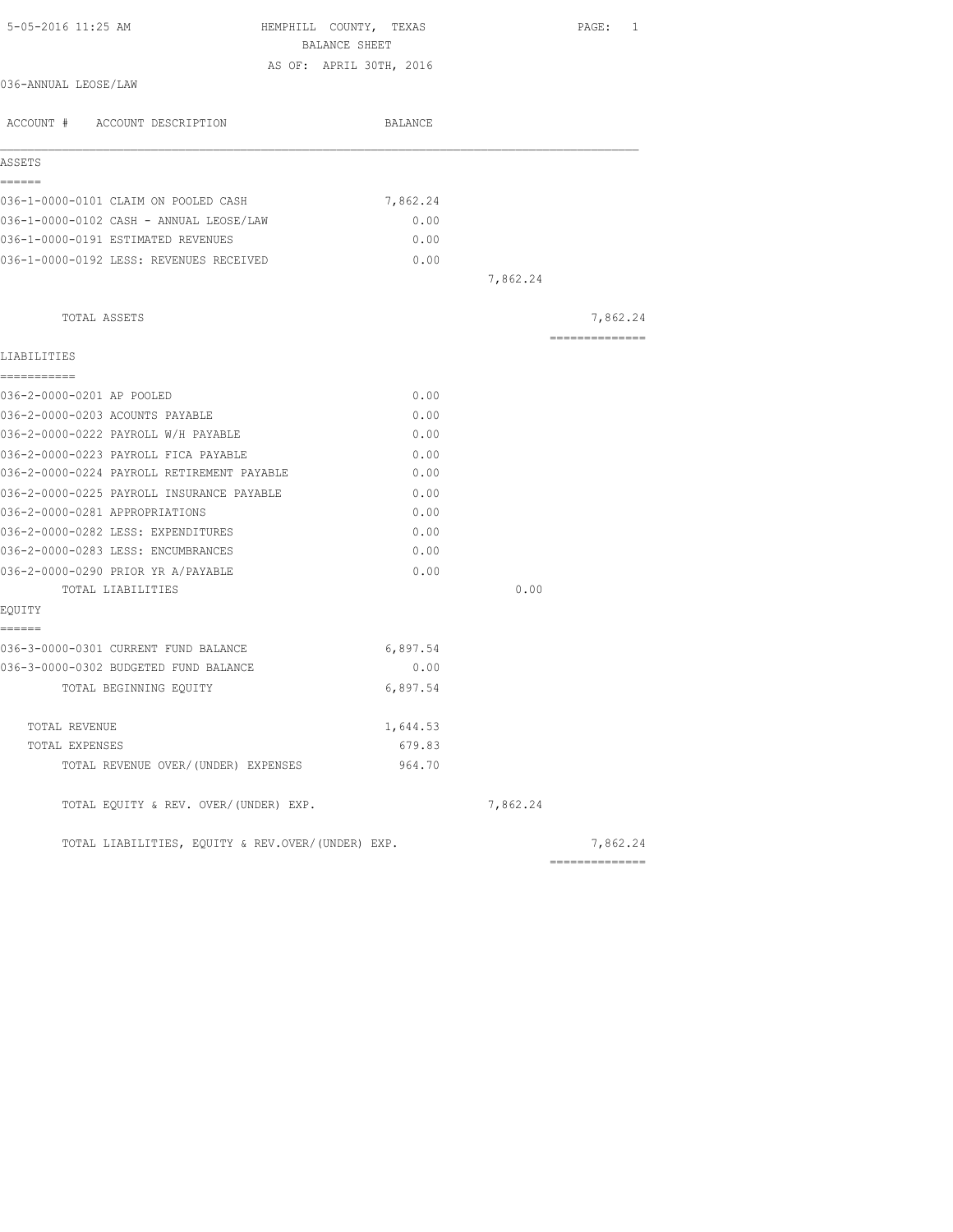| 5-05-2016 11:25 AM                                | HEMPHILL COUNTY, TEXAS  |           | PAGE: 1         |
|---------------------------------------------------|-------------------------|-----------|-----------------|
|                                                   | BALANCE SHEET           |           |                 |
| 046-SCAAP                                         | AS OF: APRIL 30TH, 2016 |           |                 |
|                                                   |                         |           |                 |
| ACCOUNT # ACCOUNT DESCRIPTION                     | BALANCE                 |           |                 |
| ASSETS                                            |                         |           |                 |
| ======                                            |                         |           |                 |
| 046-1-0000-0101 CLAIM ON POOLED CASH              | 68,072.11               |           |                 |
| 046-1-0000-0102 CASH - SCAAP                      | 0.00                    |           |                 |
| 046-1-0000-0191 ESTIMATED REVENUES                | 0.00                    |           |                 |
| 046-1-0000-0192 LESS: REVENUES RECEIVED           | 0.00                    |           |                 |
|                                                   |                         | 68,072.11 |                 |
| TOTAL ASSETS                                      |                         |           | 68,072.11       |
|                                                   |                         |           | --------------  |
| LIABILITIES<br>------------                       |                         |           |                 |
| 046-2-0000-0201 AP POOLED                         | 0.00                    |           |                 |
| 046-2-0000-0203 ACOUNTS PAYABLE                   | 0.00                    |           |                 |
| 046-2-0000-0222 PAYROLL W/H PAYABLE               | 0.00                    |           |                 |
| 046-2-0000-0223 PAYROLL FICA PAYABLE              | 0.00                    |           |                 |
| 046-2-0000-0224 PAYROLL RETIREMENT PAYABLE        | 0.00                    |           |                 |
| 046-2-0000-0225 PAYROLL INSURANCE PAYABLE         | 0.00                    |           |                 |
| 046-2-0000-0281 APPROPRIATIONS                    | 0.00                    |           |                 |
| 046-2-0000-0282 LESS: EXPENDITURES                | 0.00                    |           |                 |
| 046-2-0000-0283 LESS: ENCUMBRANCES                | 0.00                    |           |                 |
| TOTAL LIABILITIES                                 |                         | 0.00      |                 |
| EQUITY<br>------                                  |                         |           |                 |
| 046-3-0000-0301 CURRENT FUND BALANCE              | 65,553.49               |           |                 |
| 046-3-0000-0302 BUDGETED FUND BALANCE             | 0.00                    |           |                 |
| TOTAL BEGINNING EOUITY                            | 65, 553.49              |           |                 |
| TOTAL REVENUE                                     | 3,229.00                |           |                 |
| TOTAL EXPENSES                                    | 710.38                  |           |                 |
| TOTAL REVENUE OVER/(UNDER) EXPENSES               | 2,518.62                |           |                 |
| TOTAL EQUITY & REV. OVER/(UNDER) EXP.             |                         | 68,072.11 |                 |
| TOTAL LIABILITIES, EQUITY & REV.OVER/(UNDER) EXP. |                         |           | 68,072.11       |
|                                                   |                         |           | --------------- |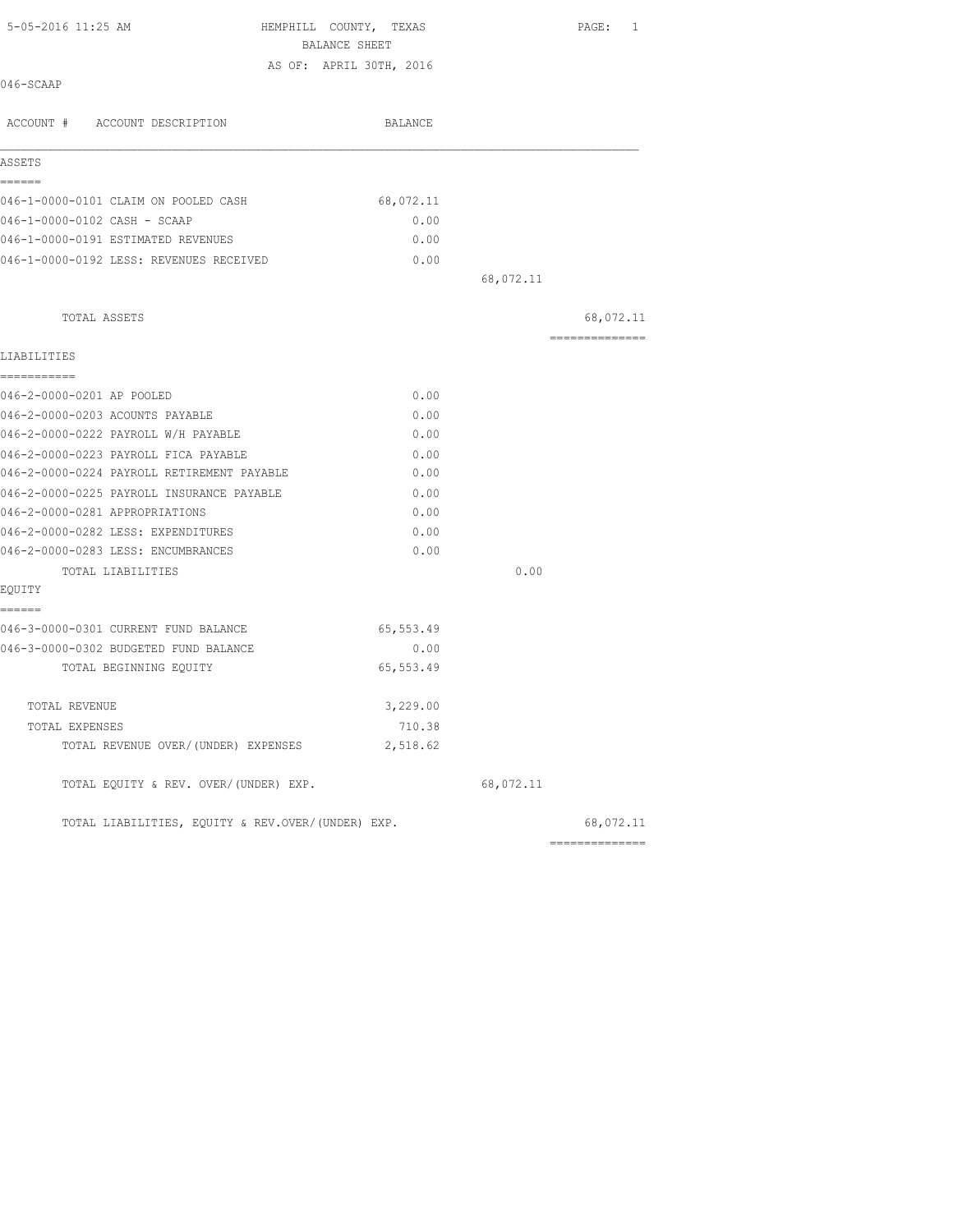| 5-05-2016 11:25 AM                                | HEMPHILL COUNTY, TEXAS  |          | PAGE: 1         |
|---------------------------------------------------|-------------------------|----------|-----------------|
|                                                   | <b>BALANCE SHEET</b>    |          |                 |
|                                                   | AS OF: APRIL 30TH, 2016 |          |                 |
| 047-SHERIFF COMMISSARY                            |                         |          |                 |
| ACCOUNT # ACCOUNT DESCRIPTION                     | BALANCE                 |          |                 |
| ASSETS                                            |                         |          |                 |
| ======<br>047-1-0000-0101 SHERIFF COMMISSARY      | 9,109.70                |          |                 |
| 047-1-0000-0102 CASH-SHERIFF COMMISSARY           | 0.00                    |          |                 |
|                                                   |                         | 9,109.70 |                 |
| TOTAL ASSETS                                      |                         |          | 9,109.70        |
|                                                   |                         |          | --------------- |
| EQUITY                                            |                         |          |                 |
| ======<br>047-3-0000-0301 SHERIFF COMMISSARY      | 9,109.70                |          |                 |
| TOTAL BEGINNING EQUITY                            | 9,109.70                |          |                 |
| TOTAL REVENUE                                     | 0.00                    |          |                 |
| TOTAL EXPENSES                                    | 0.00                    |          |                 |
| TOTAL REVENUE OVER/(UNDER) EXPENSES               | 0.00                    |          |                 |
| TOTAL EQUITY & REV. OVER/(UNDER) EXP.             |                         | 9,109.70 |                 |
| TOTAL LIABILITIES, EQUITY & REV.OVER/(UNDER) EXP. |                         |          | 9,109.70        |
|                                                   |                         |          | ==============  |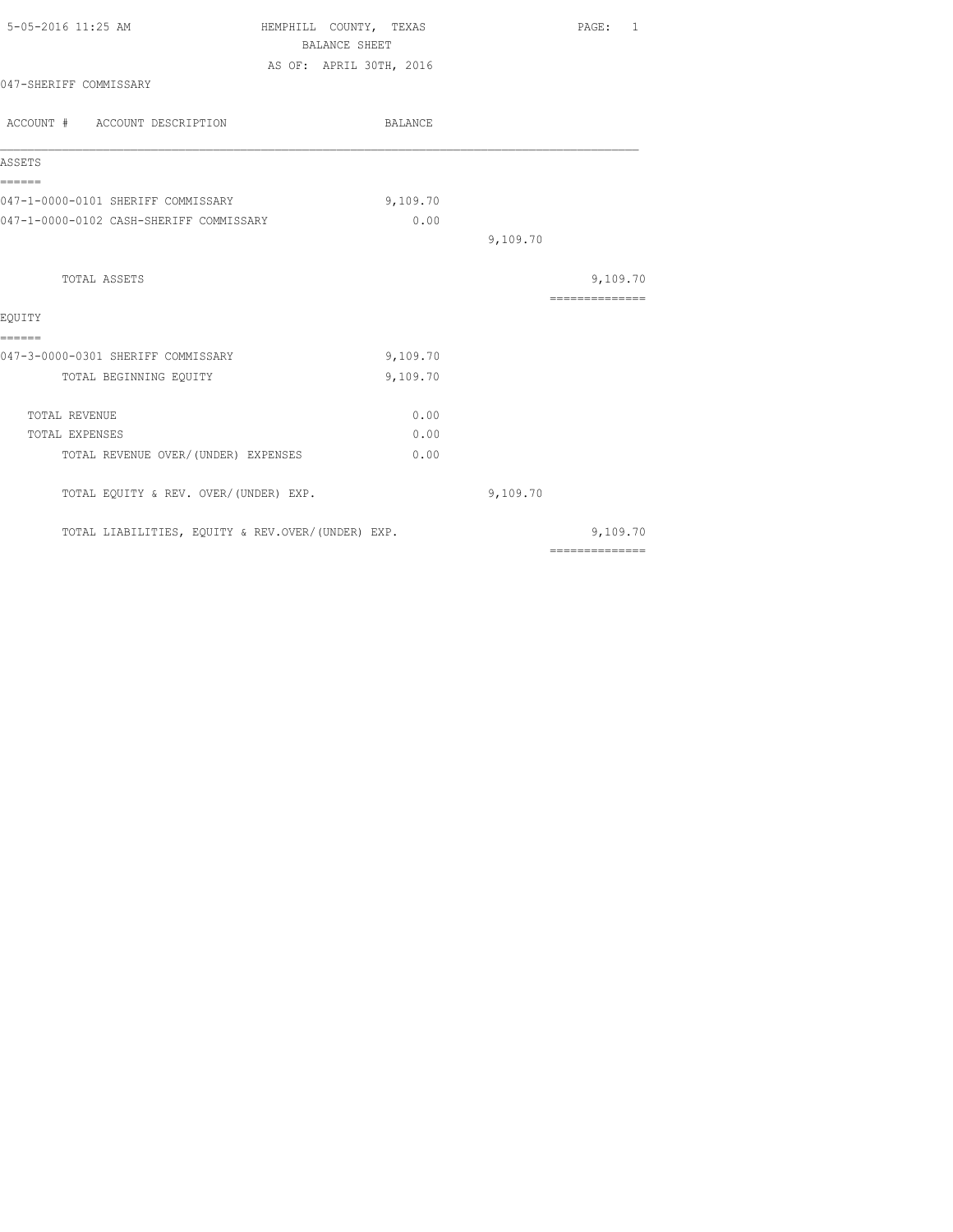| 5-05-2016 11:25 AM                                | HEMPHILL COUNTY, TEXAS  | PAGE:<br>-1.                                                                                                                                                                                                                                                                                                                                                                                                                                                                           |
|---------------------------------------------------|-------------------------|----------------------------------------------------------------------------------------------------------------------------------------------------------------------------------------------------------------------------------------------------------------------------------------------------------------------------------------------------------------------------------------------------------------------------------------------------------------------------------------|
|                                                   | <b>BALANCE SHEET</b>    |                                                                                                                                                                                                                                                                                                                                                                                                                                                                                        |
| 048-SHERIFF SEIZURE                               | AS OF: APRIL 30TH, 2016 |                                                                                                                                                                                                                                                                                                                                                                                                                                                                                        |
| ACCOUNT # ACCOUNT DESCRIPTION                     | BALANCE                 |                                                                                                                                                                                                                                                                                                                                                                                                                                                                                        |
| ASSETS                                            |                         |                                                                                                                                                                                                                                                                                                                                                                                                                                                                                        |
| ======<br>048-1-0000-0102 CASH                    | 5,255.71                |                                                                                                                                                                                                                                                                                                                                                                                                                                                                                        |
|                                                   |                         | 5,255.71                                                                                                                                                                                                                                                                                                                                                                                                                                                                               |
| TOTAL ASSETS                                      |                         | 5,255.71                                                                                                                                                                                                                                                                                                                                                                                                                                                                               |
| EOUITY                                            |                         | ==============                                                                                                                                                                                                                                                                                                                                                                                                                                                                         |
| ======                                            |                         |                                                                                                                                                                                                                                                                                                                                                                                                                                                                                        |
| 048-3-0000-0301 FUND BALANCE                      | 5,255.71                |                                                                                                                                                                                                                                                                                                                                                                                                                                                                                        |
| TOTAL BEGINNING EQUITY                            | 5,255.71                |                                                                                                                                                                                                                                                                                                                                                                                                                                                                                        |
| TOTAL REVENUE                                     | 0.00                    |                                                                                                                                                                                                                                                                                                                                                                                                                                                                                        |
| TOTAL EXPENSES                                    | 0.00                    |                                                                                                                                                                                                                                                                                                                                                                                                                                                                                        |
| TOTAL REVENUE OVER/(UNDER) EXPENSES               | 0.00                    |                                                                                                                                                                                                                                                                                                                                                                                                                                                                                        |
| TOTAL EQUITY & REV. OVER/(UNDER) EXP.             |                         | 5,255.71                                                                                                                                                                                                                                                                                                                                                                                                                                                                               |
| TOTAL LIABILITIES, EQUITY & REV.OVER/(UNDER) EXP. |                         | 5,255.71                                                                                                                                                                                                                                                                                                                                                                                                                                                                               |
|                                                   |                         | $\begin{array}{cccccccccccccc} \multicolumn{2}{c}{} & \multicolumn{2}{c}{} & \multicolumn{2}{c}{} & \multicolumn{2}{c}{} & \multicolumn{2}{c}{} & \multicolumn{2}{c}{} & \multicolumn{2}{c}{} & \multicolumn{2}{c}{} & \multicolumn{2}{c}{} & \multicolumn{2}{c}{} & \multicolumn{2}{c}{} & \multicolumn{2}{c}{} & \multicolumn{2}{c}{} & \multicolumn{2}{c}{} & \multicolumn{2}{c}{} & \multicolumn{2}{c}{} & \multicolumn{2}{c}{} & \multicolumn{2}{c}{} & \multicolumn{2}{c}{} & \$ |